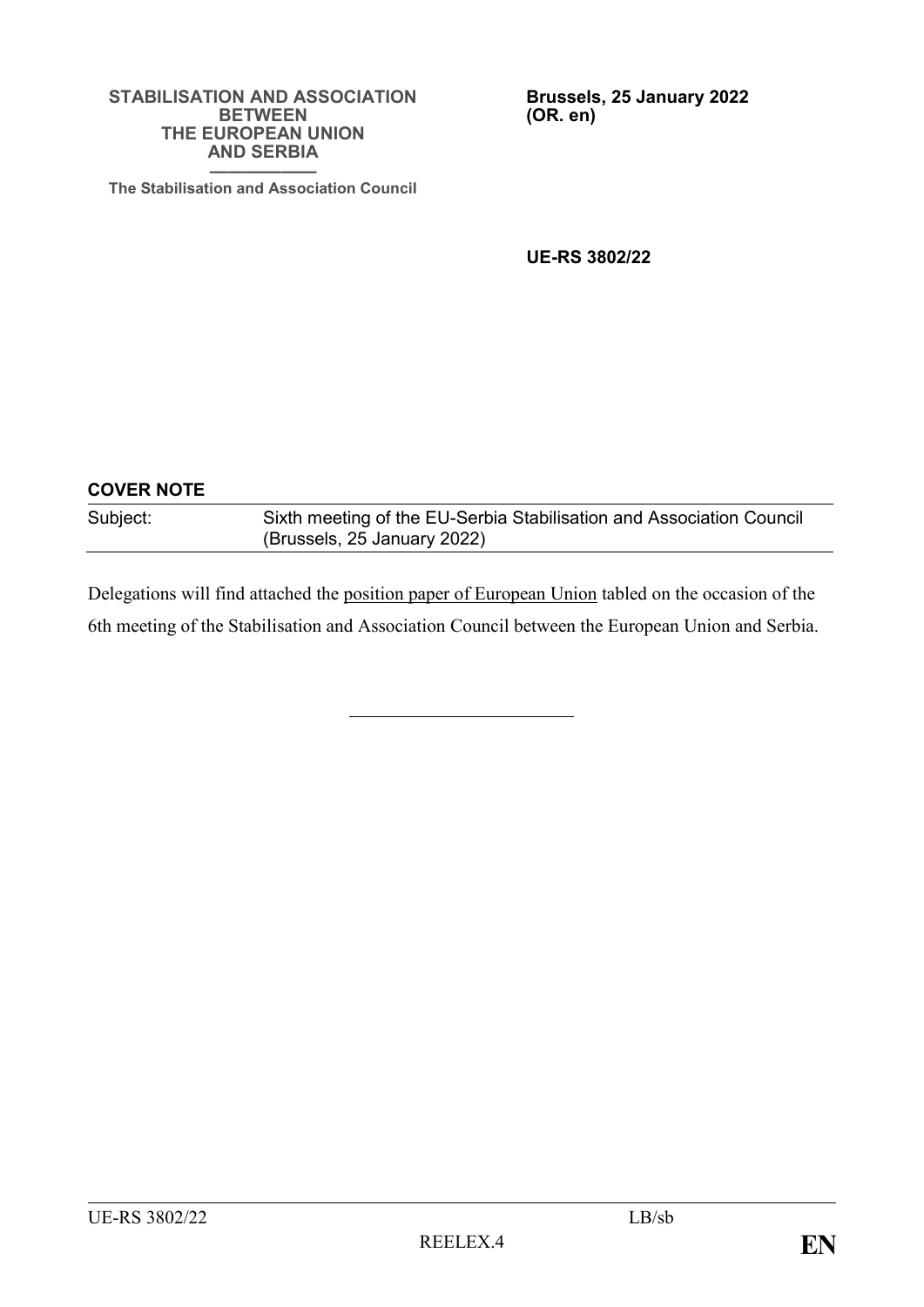#### **SIXTH MEETING OF THE EU-SERBIA**

#### **STABILISATION AND ASSOCIATION COUNCIL**

### **25 January 2022**

# **EU Position**

The European Union welcomes the holding of the meeting of the EU–Serbia Stabilisation and Association (SA) Council. This meeting provides a timely opportunity to review Serbia's progress in the preparations for membership, following the SA Sub-committees held since the last SA Council.

#### **Relations under the Stabilisation and Association Process**

#### **Accession strategy**

The EU reiterates its unequivocal commitment to the European perspective of Serbia. It welcomes the overall progress made in the accession negotiations so far, with 22 out of 35 negotiating chapters opened, including all chapters in cluster 1 on the fundamentals, and 2 chapters provisionally closed, as well as Serbia's acceptance of the enhanced enlargement methodology which was endorsed by the EU Council on 6 May 2021. Following the holding of a first political inter-governmental conference with Serbia in June 2021 the EU welcomes the holding of the thirteenth inter-governmental conference with Serbia on 14 December 2021 and the opening of negotiations under cluster 4 on the green agenda and sustainable connectivity. The EU welcomes Serbia's ambition to open new accession clusters, on the basis of continuing reform progress and in line with the revised methodology.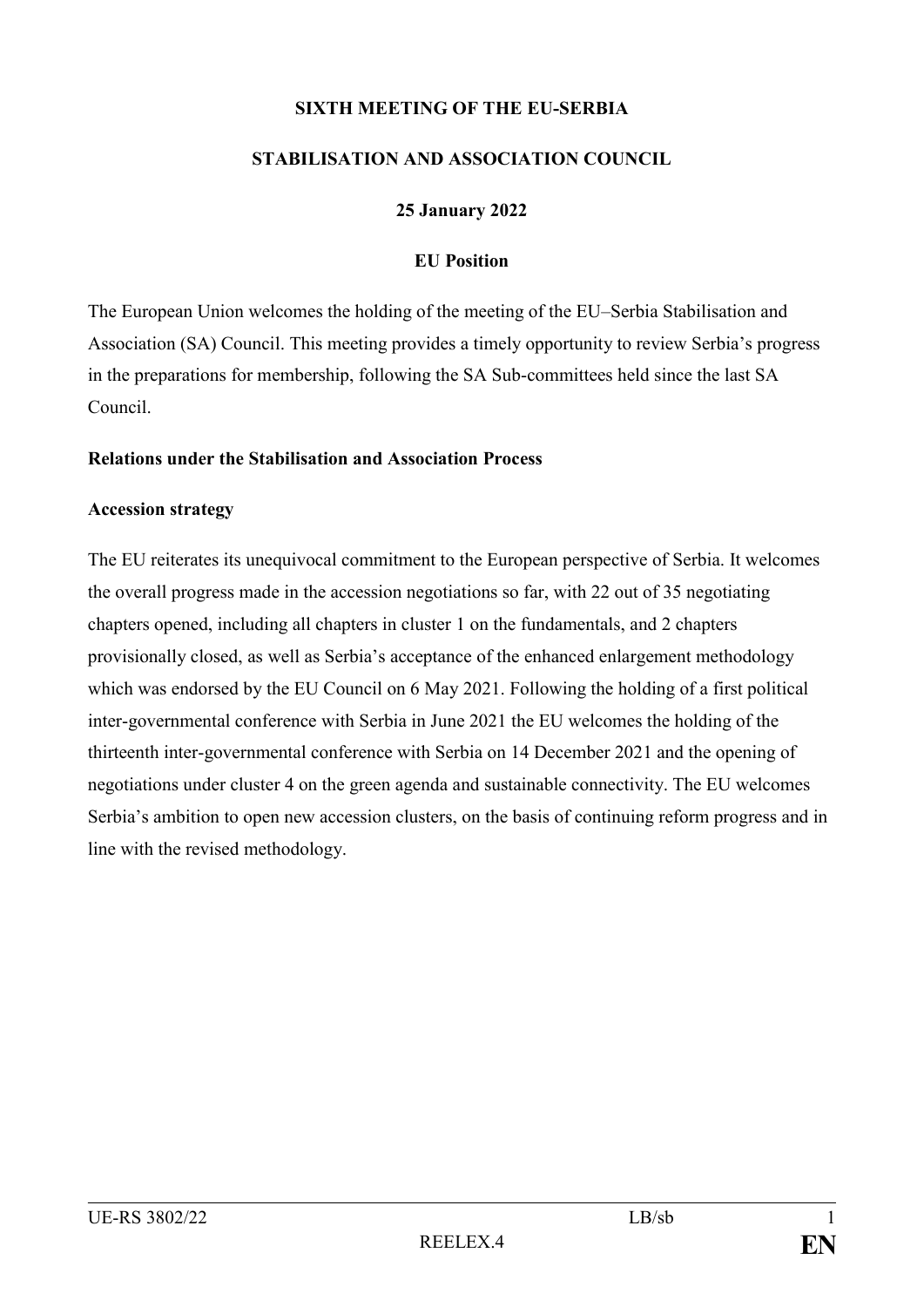The EU recalls that, in accordance with the enhanced enlargement methodology, Serbia should focus on the fundamental reforms. The EU continues to underscore that progress on the rule of law and fundamental rights chapters, as well as on the normalisation of Serbia's relations with Kosovo**\*** , as set out in the Negotiating Framework, continues to be essential and will determine the pace of accession negotiations overall.

The revised enlargement methodology with its even stronger focus on fundamental reforms, aims to reinvigorate the accession process by making it more predictable, more credible, and more dynamic, and subject to stronger political steering, based on objective criteria and rigorous positive and negative conditionality, and reversibility. In this context, the EU also recalls possibilities for accelerated integration measures subject to further and sufficient progress by the candidates on reform priorities.

Depending on progress made in the reform process and in line with Serbia's strategic goal of EU membership, the EU looks forward to further progress in the accession negotiations. The EU welcomes that the EU integration remains a priority for the government and that Serbia remains committed to the normalisation of relations with Kosovo. The EU calls on Serbia to demonstrate continuous political will in implementing EU-related reforms, especially in the area of rule of law, as outlined in the revised methodology, and constructively engaging in the resumed EU-facilitated Belgrade-Pristina Dialogue.

1

**<sup>\*</sup>** This designation is without prejudice to positions on status, and is in line with UNSCR 1244/99 and the ICJ Opinion on the Kosovo declaration of independence.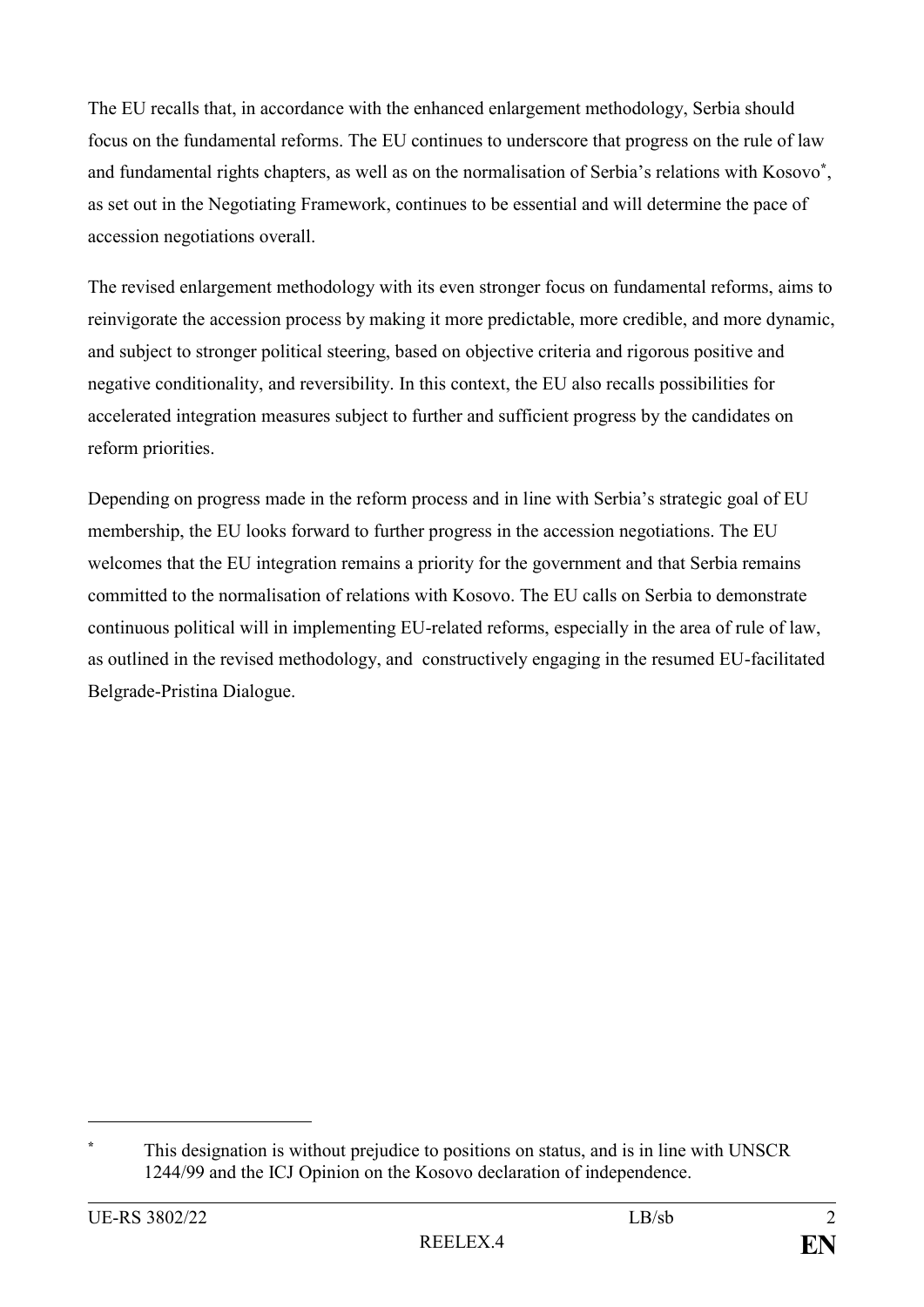The EU notes the progress made by Serbia in some rule of law areas, but also the overall limited progress and continued delays in a number of other areas. The EU welcomes the relaunch of the constitutional reform in the area of the judiciary aimed at strengthening judicial independence. Serbia needs to further accelerate and deepen reforms in particular in the key areas of judiciary, the fight against corruption and organised crime, media freedom, and the domestic handling of war crimes. The proper functioning of democratic institutions, particularly the Parliament, and strengthening the overall confidence in electoral processes, is essential for democracy and the rule of law. Welcoming recent steps taken by the Government, the EU expects Serbia to accelerate its reform efforts in order to deliver concrete and tangible results in this as well as in other fundamental areas, such as public administration and reforms in relation to the economic criteria.

The EU calls on Serbian authorities to firmly commit to European values and communicate proactively, objectively and unambiguously on the EU, and to stronger public acknowledgement of support provided by the EU, which is Serbia's main political and economic partner.

The EU also underlines the need for Serbia to allocate sufficient human and financial resources across the administration to meet its objectives on negotiations.

On the normalisation of relations with Kosovo, the EU expects Serbia to engage constructively in the EU-facilitated Dialogue in good faith and in the spirit of compromise to achieve a comprehensive legally binding agreement in accordance with international law and EU *acquis*. This agreement should address all key outstanding issues and contribute to regional stability. This is crucial so that Serbia and Kosovo can advance on their respective European paths. The EU reiterates its strong expectation that all past agreements are respected and implemented.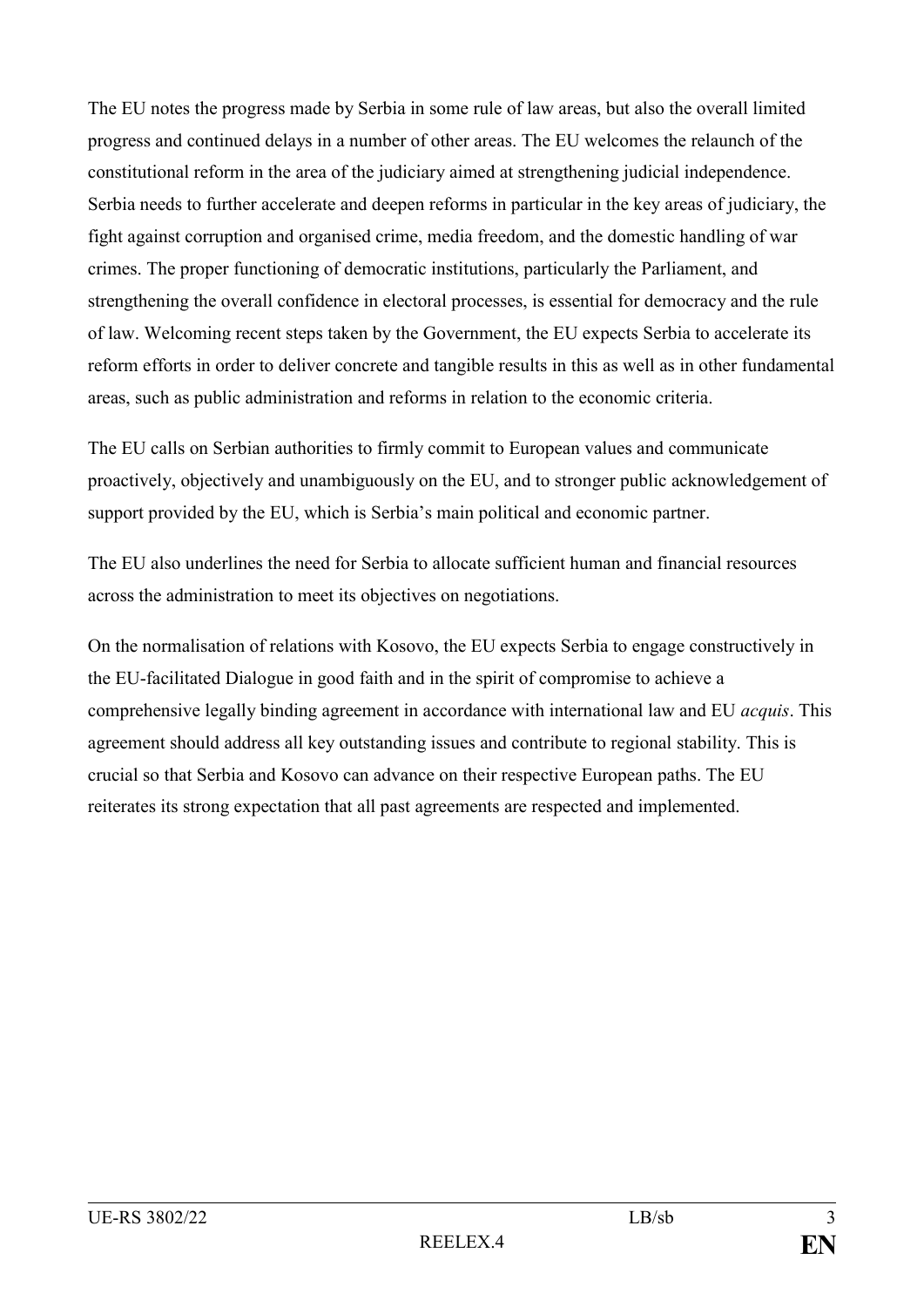# *COVID-19 pandemic and EU assistance*

The COVID-19 crisis continues to have a severe impact on our societies and economies. The EU, together with its Member States, has stood by the Western Balkans throughout the pandemic, with health and socio-economic support for the region totalling an unprecedented EUR 3,3 billion so far. The EU will continue supporting the Western Balkans resolutely, particularly as regards the supply of vaccines to help reach similar vaccination rates to the EU average.

The EU's Economic and Investment Plan for the Western Balkans is set to provide a major stimulus to the region with EUR 9 billion in grants and guarantees that are set to leverage investments of up to EUR 20 billion in the next decade. The plan can spur the region's long-term, green socioeconomic recovery and competitiveness, support its green and digital transition, foster sustainable transport and connectivity, regional integration and trade, thereby also strengthening cooperation and convergence with the EU, including with the EU's climate-related goals. Maximising the potential impact of the Plan requires the Western Balkans partners to decisively undertake economic and social reforms as well as to strengthen the rule of law. Following the adoption of the legal framework for Instrument for Pre-accession Assistance (IPA) III, which is the main funding source, the EU invites Serbia to accelerate the preparation of mature and sustainable projects.

# *Political criteria*

The EU stresses the need to ensure the proper functioning of democratic institutions. The EU notes that Serbia started addressing long-standing Organization for Security and Cooperation in Europe/Office for Democratic Institutions and Human Rights (OSCE/ODIHR) recommendations and that the government reinstated the relevant working group on elections in December 2020. The EU notes the measures identified in September 2021 by the co-facilitators of the inter-party dialogue led by the European Parliament and aimed to increase trust and confidence in the electoral process. The EU underlines that, in order to strengthen the overall confidence in electoral processes, it is crucial that Serbia implements ahead of the next elections the identified measures and OSCE/ODIHR recommendations in an inclusive and transparent manner, based on wider political consensus.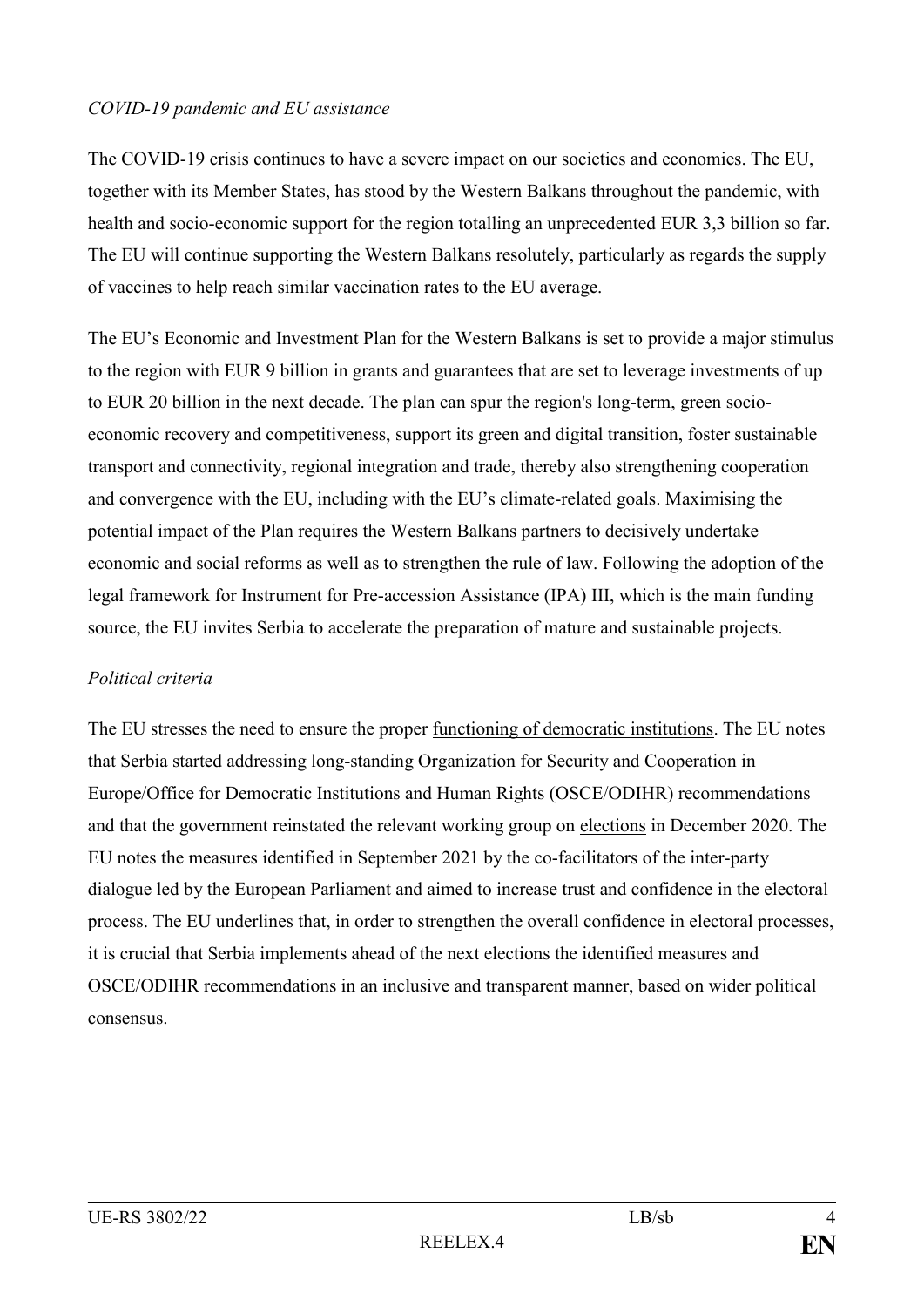The EU encourages the parliamentary and political forces to continue engaging in the inter-party dialogue led by the European Parliament, with a view to forging broad cross-party and societal consensus on EU-related reforms. The EU regrets the polarised political climate and calls upon the government to address actively the use of inflammatory language against political opponents and representatives of other institutions expressing diverging political views, as well as verbal attacks against civil society organisations and media representatives during parliamentary debates. The EU calls on the Serbian authorities and all politicians to effectively address hate speech and contribute to a political dialogue on EU-related reforms in particular on the fundamentals of democracy and rule of law.

The EU calls on Serbian institutions to improve cooperation with civil society and treat it as an essential partner in reforms and as guarantor of effective checks and balances.

The EU stresses the need to establish an enabling environment where civil society organisations and human rights defenders can continue to play a key role in raising awareness about civil and political rights. The EU notes with concern that activities of the civil society are taking place in Serbia in an increasingly polarised environment. In this respect, the EU urges Serbia to ensure systemic and transparent cooperation with civil society, and recalls the positive practice of consulting the National Convention on the EU on accession negotiations matters.

The EU notes the limited progress made by Serbia under chapters 23 (Judiciary and fundamental rights) and 24 (Justice, freedom and security) since the last SA Council. Serbia should aim at meeting the interim benchmarks for chapters 23 and 24, including through a result-oriented implementation of the revised action plans for these chapters. The EU also calls on Serbia to continue, accelerate and deepen reforms on the independence of the judiciary, the fight against corruption, media freedom, the domestic handling of war crimes and the fight against organised crime.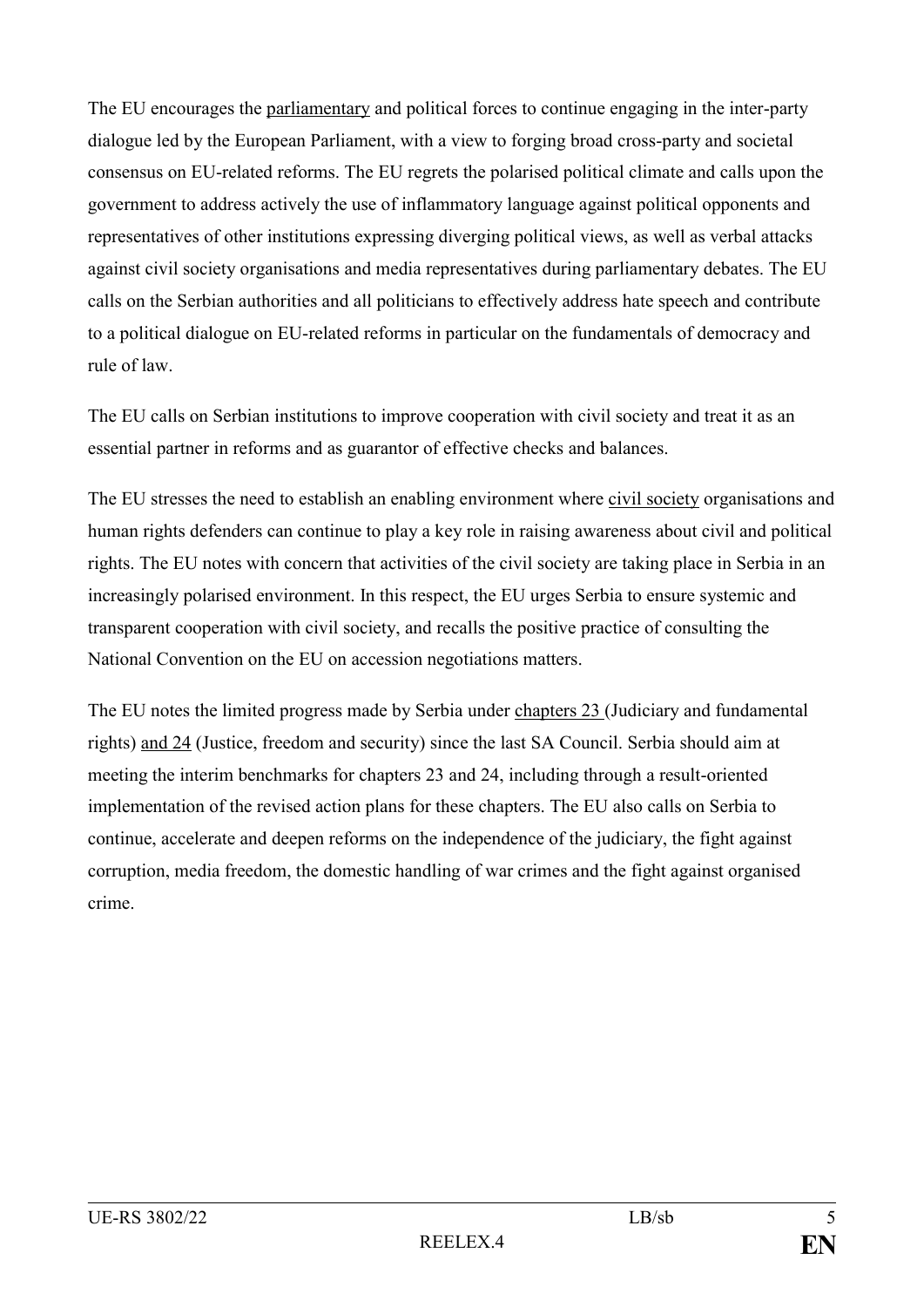The EU encourages Serbia to continue and strengthen efforts towards addressing the significant challenges in the judiciary and effectively implement reforms in this area. Serbia should in particular finalise the constitutional reform process in the area of judiciary as soon as possible, including pertinent constitutional amendments, bearing in mind the Venice Commission recommendations, in line with European standards and based on a wide and inclusive consultation process. The EU takes note of the preliminary results of the referendum on the constitutional amendments and welcomes the completion of this important step in the constitutional reform with a view to strengthening the independence of the judiciary, in line with Serbia's strategic choice to accede to the European Union. The EU reiterates in this respect that the revision of a number of implementing laws is an integral part of the reform and that these will need to be prepared as a matter of priority through a holistic reform of the relevant laws, and in line with European standards. The EU welcomes the Serbian Government's intention to continue involving the Venice Commission in the next steps The EU notes with concern that pressure on the judiciary remains high as government officials, as well as members of parliament, continue to comment publicly on ongoing investigations, court proceedings, and on individual judges and prosecutors. The EU underlines the need that, following the constitutional reform, the laws for the High Judicial Council and the State Prosecutorial Council are amended, so that they are empowered to fully assume their role to proactively defend judicial independence and prosecutorial autonomy in practice in line with European standards. The EU reiterates the need for the adoption and implementation of a comprehensive human resources strategy for the entire justice sector together with establishing a uniform and centralised case management system, necessary for a measurable improvement in efficiency and effectiveness of the justice system. The EU takes note of continued efforts to reduce old enforcement cases and harmonising court practice. It reiterates its call upon Serbia to address the significant challenges that remain regarding independence, in particular as regards impartiality, accountability, efficiency and professionalism of the judiciary, access to justice and high-quality training to members of the judiciary and their support staff.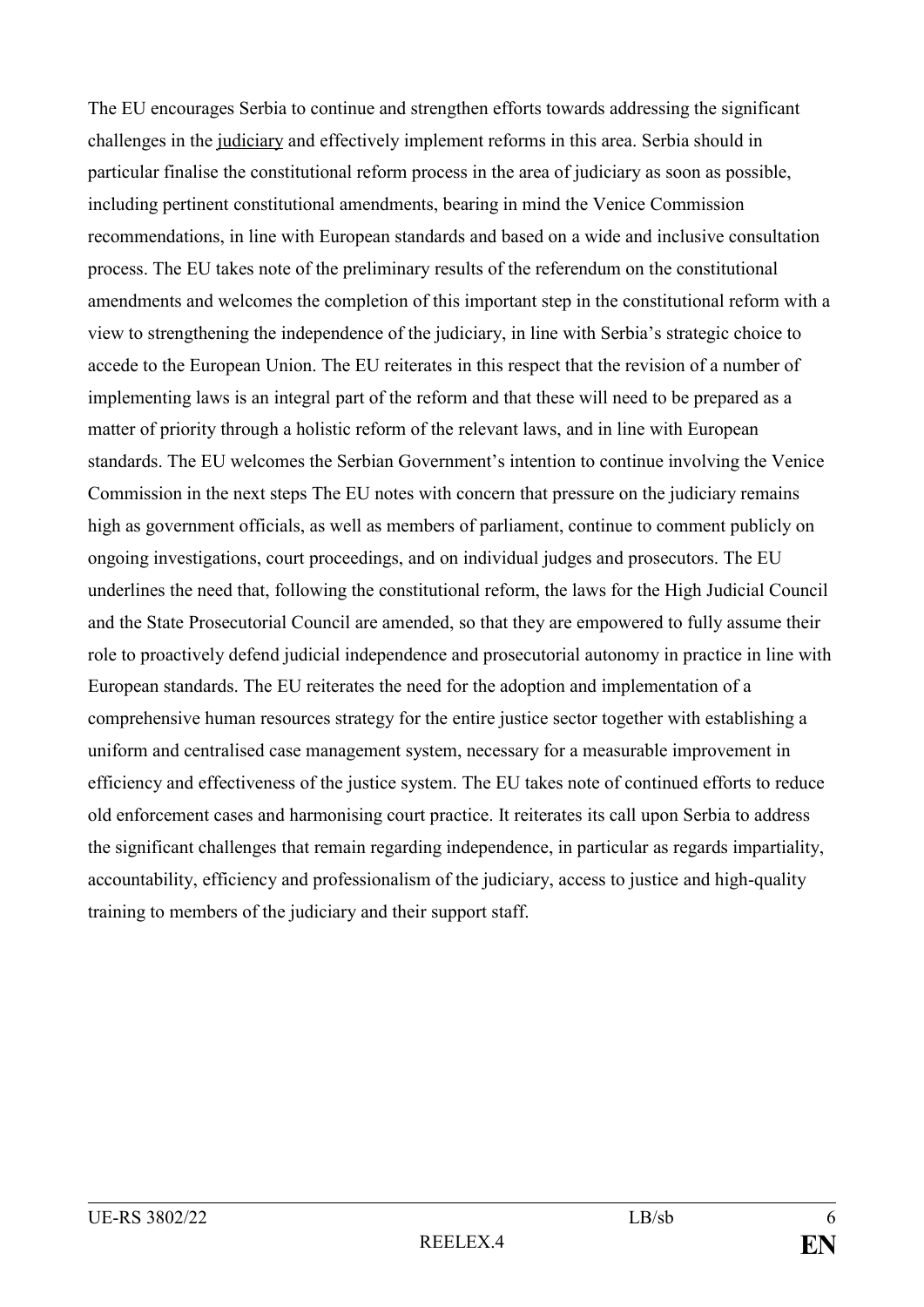The EU recalls that full cooperation with the International Criminal Tribunal for the former Yugoslavia (ICTY) constitutes an essential element of the Stabilisation and Association Agreement (SAA). The EU underlines that Serbia must fully cooperate with the International Residual Mechanism for Criminal Tribunals (IRMCT) and accept and implement its rulings without delay, including the outstanding warrants against the two indicted individuals referred to in the IRMCT report to the UN Security Council. The EU also underlines the need for meaningful regional cooperation and good neighbourly relations in the handling of war crimes, including by avoiding conflicts of jurisdictions and by ensuring that war crimes are prosecuted without any discrimination.

The EU calls for further efforts to overcome legacies of the past and to constructively foster mutual trust, dialogue and tolerance in the region, avoiding actions and statements that go against this goal. This should also imply honouring the victims of the past conflicts. There is no place for genocide denial, inflammatory rhetoric or glorification of war criminals. The EU regrets the slow pace of implementation of the 2016 National Strategy for the Prosecution of War Crimes that expired at the end of 2020, and takes note of the adoption of a new National Strategy for the Prosecution of war crimes for the period 2021-2026. The EU expects Serbia to decisively realise commitments in the fight against impunity and reconciliation, notably to increase investigations and indictments in highlevel cases and strengthen regional co-operation. The EU reminds Serbia that the implementation of the Prosecutorial strategy should ensure the efficiency and effectiveness of the war crimes prosecution and deliver justice to victims of war crimes. The EU expects Serbia to show a genuine commitment for investigating and adjudicating war crimes cases giving priority to complex cases and those involving senior ranking officials as regards command responsibility.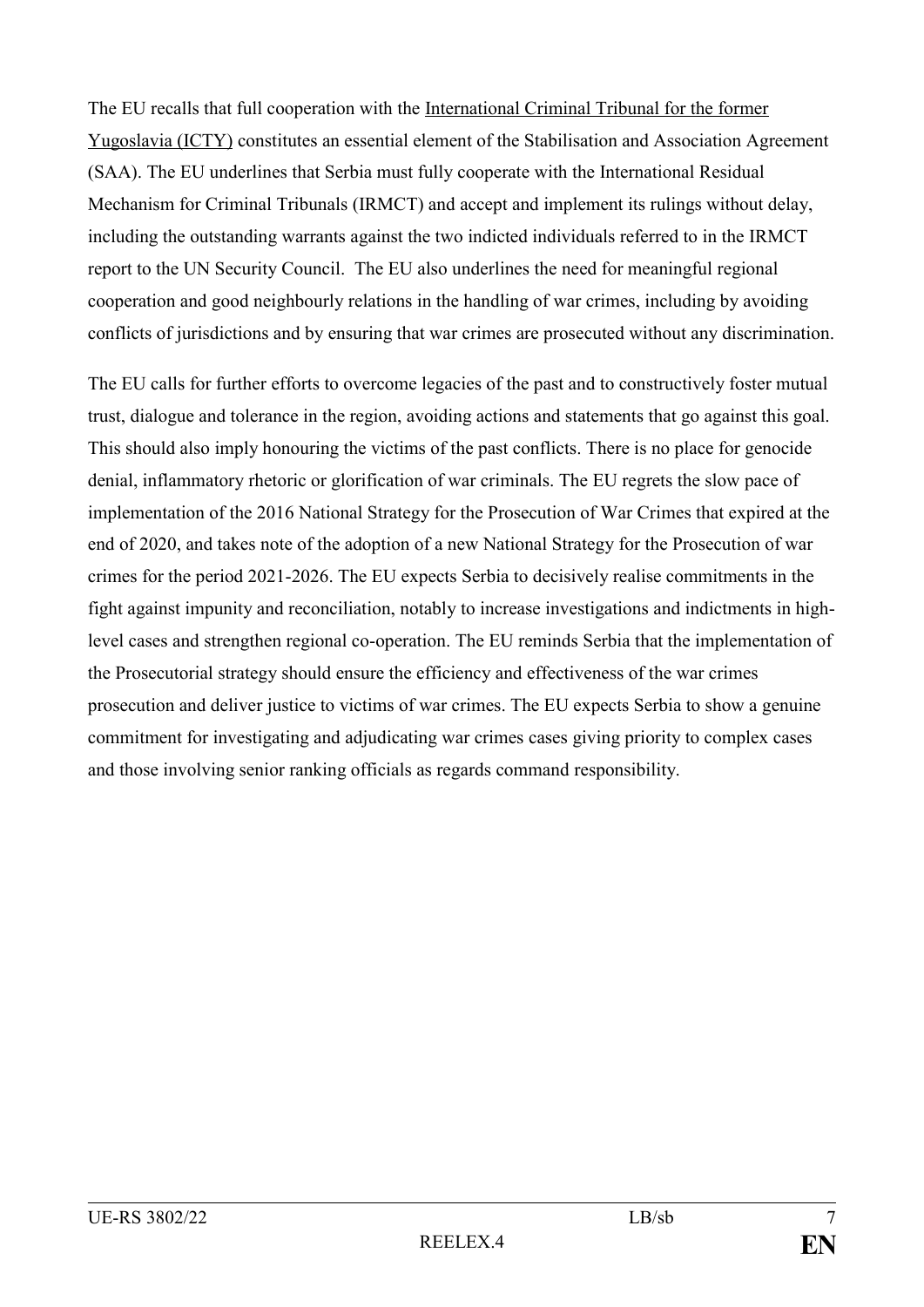The EU encourages Serbia to further intensify its efforts in order to achieve tangible results in the fight against corruption. The EU calls upon Serbia to improve its track record on investigations, indictments and final convictions and asset confiscations, notably concerning high-level corruption. It stresses that the legal framework for protection of whistle-blowers needs to be aligned with the EU *acquis*. The EU urges Serbia to adopt a new anti-corruption strategy accompanied by an action plan and to establish an effective coordination mechanism to operationalise prevention or repression policy goals and effectively address corruption. The EU takes note of the steps taken by Serbia to address GRECO´s recommendation as regards strengthening of the role of the Agency for the prevention of corruption by adopting the new law on corruption prevention and further amending it in September 2021 aiming at further addressing the GRECO recommendations. The EU urges Serbia to ensure implementation of the new Law on prevention of corruption as well as the recently adopted legislative amendments. The EU also welcomes the adoption of a revised version of the code of conduct for members of parliament as regards the avoidance and resolution of conflict of interest, with the aim to follow-up on the GRECO recommendations. The EU urges Serbia to continue to make progress in implementing the GRECO recommendations in relation to corruption prevention.

The EU takes note of Serbia's efforts to further align its legal and institutional framework on fundamental rights with EU and international standards. In particular, the EU underlines the importance of aligning the legislation on procedural rights and victims' rights, including victims of war crimes without discrimination, with the EU *acquis*. It stresses that it will continue to closely follow the impact of the law on free legal aid on beneficiaries and persons in vulnerable situations. It will also continue to closely follow the implementation of the law on personal data protection. The EU urges the Serbian authorities to allocate the necessary human and financial resources to independent bodies and to follow up on their decisions and recommendations. The EU welcomes the adoption of a new Law on the Ombudsman and of amendments to the law on access to information of public importance.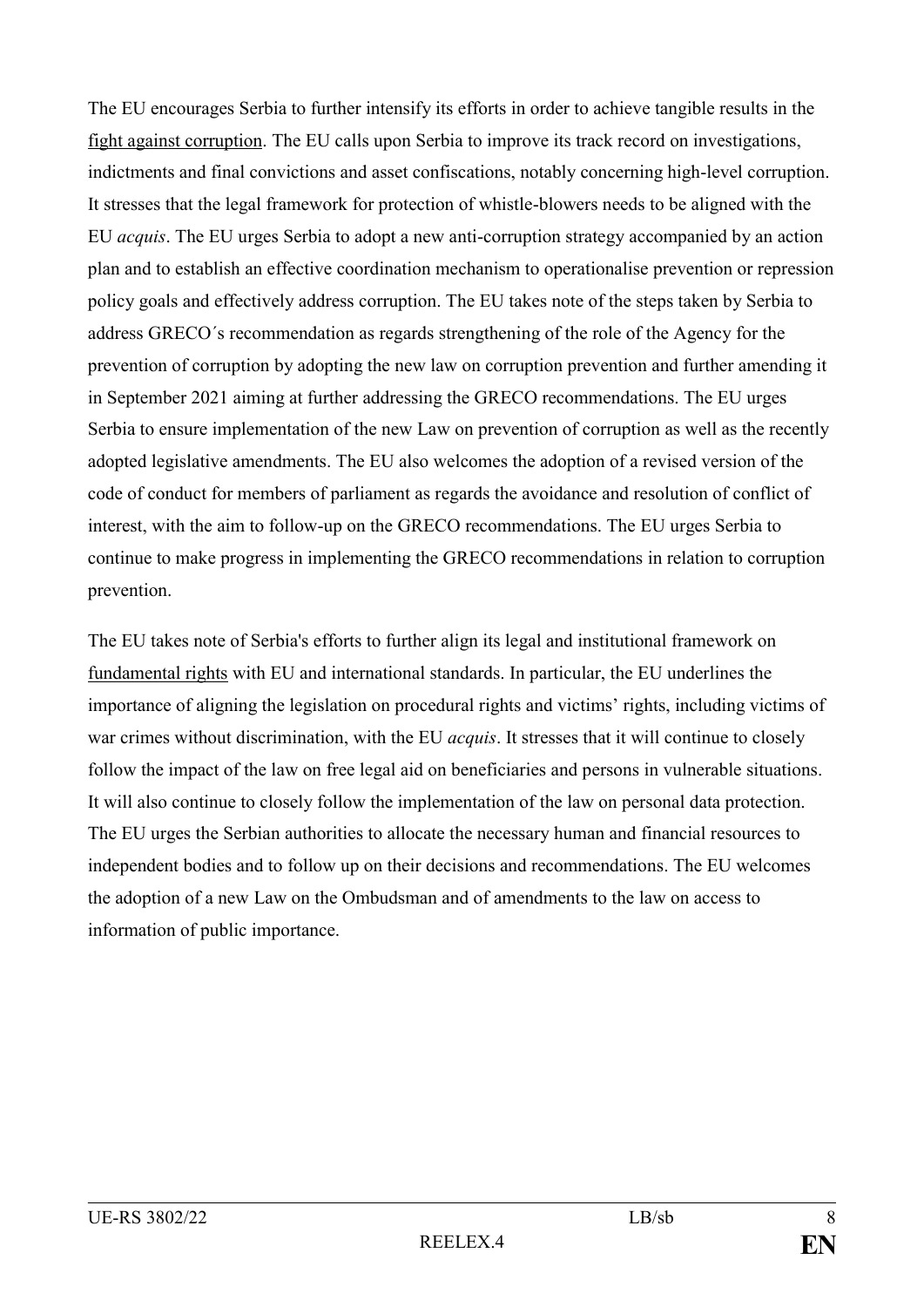With regard to prevention of torture and ill-treatment, the EU reiterates its call upon Serbia to strengthen the administrative capacity of the Ombudsman's office, acting as the national preventive mechanism against torture, and to adopt proper legal safeguards for the prevention of torture and abuses in all social institutions.

Concerning freedom of thought, conscience and religion or belief, the EU reiterates that Serbia needs to ensure transparency and consistency in the registration process of religious organisations, which continues to be one of the main obstacles preventing persons belonging to some religious groups from exercising their rights.

The EU encourages the Serbian authorities to deliver concrete results in adopting and implementing a new anti-discrimination strategy and action plan for the promotion of equality and for the integration of persons belonging to minorities and persons in vulnerable situations, such as the Roma, persons with disabilities, lesbian, gay, bisexual, transgender and intersex (LGBTI) persons. The EU stresses the importance to continue adopting laws and/or strategies related to discrimination, gender equality, disabilities and juvenile offenders. The EU underlines the need for Serbia to actively pursue investigations and convictions for hate-motivated crimes.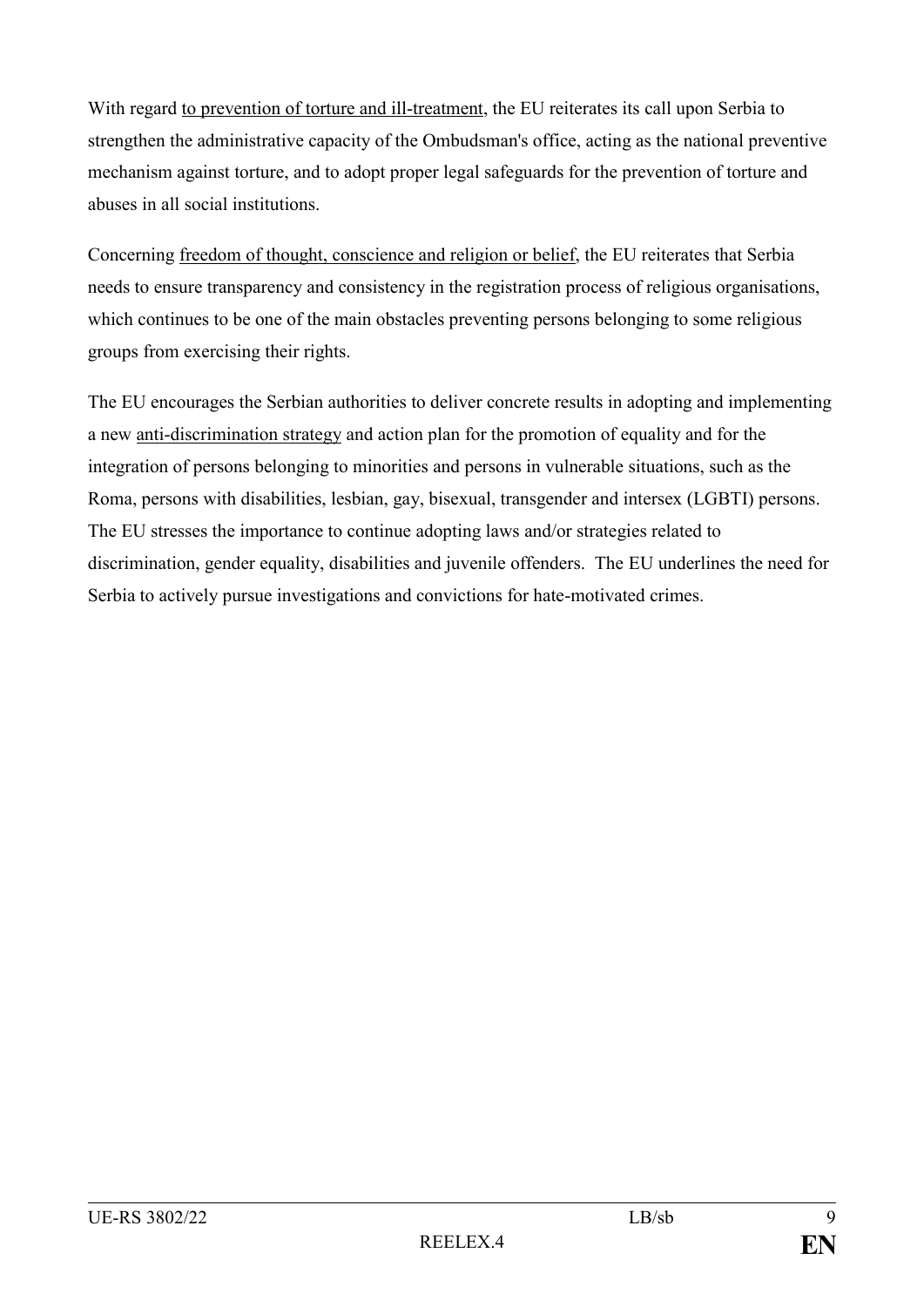The EU welcomes the adoption of a new law on gender equality and of amendments to the law prohibiting discrimination. It also welcomes the adoption of a new National Strategy for Prevention and Elimination of Violence against Women. The EU underlines the importance to further increase efforts to promote gender equality and the rights of women and girls in all areas. The EU invites Serbia to step up the implementation of the Istanbul Convention on preventing and combating violence against women and domestic violence, including by adopting implementing legislation and providing for effective multi-disciplinary cooperation and adequate victims support. The EU also stresses the need to guarantee the respect of the rights of children in the framework of the legal proceedings which affect them.

The EU remains committed to the promotion, protection and fulfilment of all human rights and to the full and effective implementation of the Beijing Platform for Action and the Programme of Action of the International Conference on Population and Development (ICPD) and the outcomes of their review conferences and remains committed to sexual and reproductive health and rights (SRHR), in this context. Having that in mind, the EU reaffirms its commitment to the promotion, protection and fulfilment of the right of every individual to have full control over, and decide freely and responsibly on matters related to their sexuality and sexual and reproductive health, free from discrimination, coercion and violence. The EU further stresses the need for universal access to quality and affordable comprehensive sexual and reproductive health information, education, including comprehensive sexuality education and health-care services.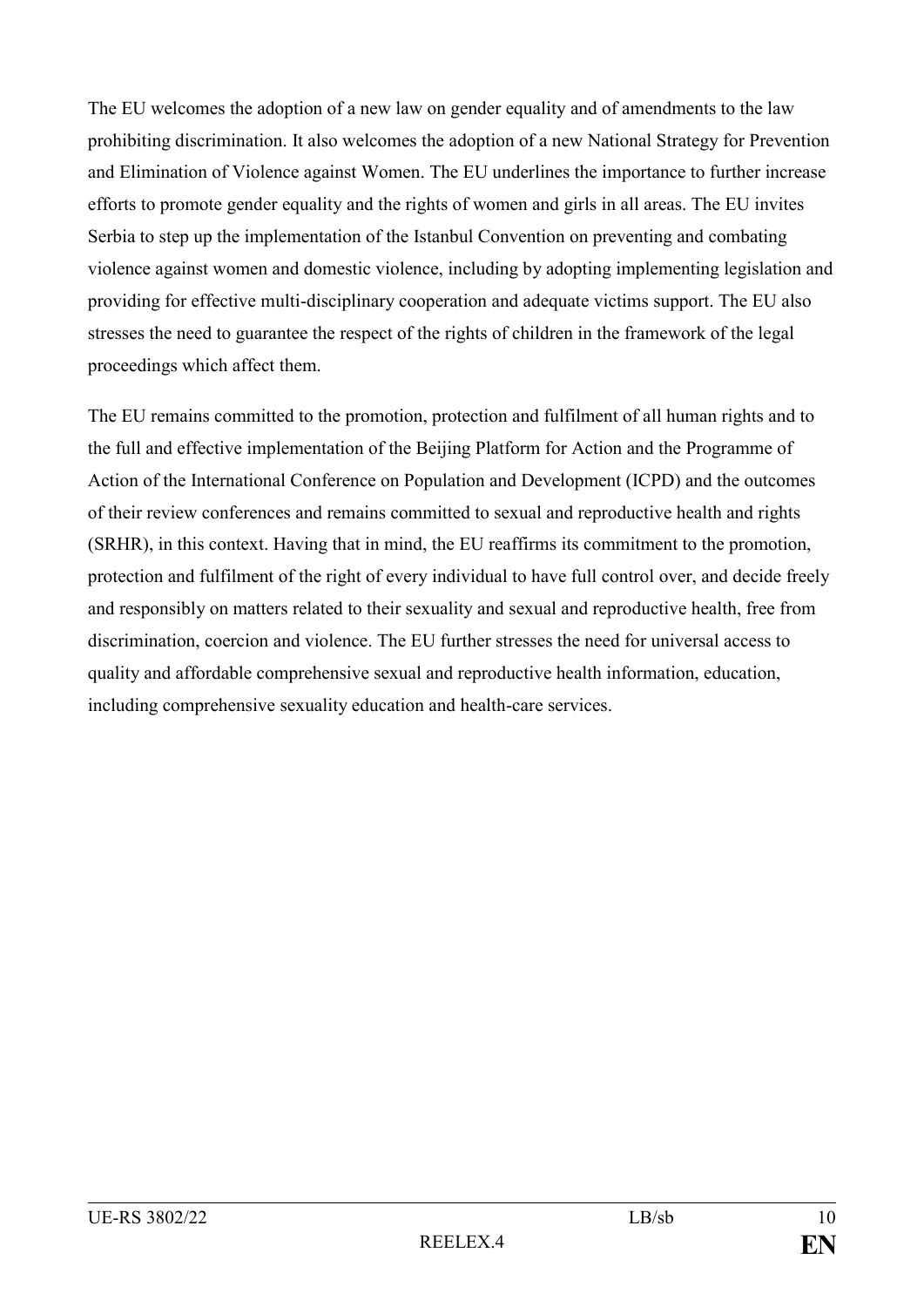The EU welcomes the fact that Serbia adopted an action plan related to the media strategy and started to implement measures under it. The EU calls on Serbia to effectively implement the action plan without delays, in a transparent and inclusive manner, respecting the letter and spirit of the objectives of the strategy, and as a matter of priority. At the same time, the EU expresses concern as regards the cases of threats, intimidation and violence against journalists and other media workers and strongly underlines the importance of freedom of expression, of media pluralism and of the legal and practical safeguarding of journalistic and editorial independence. The EU calls for the creation of an enabling environment in Serbia, in which freedom of expression can be exercised without hindrance, including by showing support to independent bodies, human rights defenders, independent journalists, and media workers. It expresses concern over the fact that hate speech and discriminatory terminology is often tolerated in the media and in political fora and is not tackled systematically by regulatory and/or judicial authorities. The EU welcomes the establishment of a new Working Group for the Safety of Journalists, which was tasked with improving the state capacity and efficiency in addressing the cases of threats or attacks on media representatives. It notes, however, that most media associations withdrew from this Working Group in March 2021, citing hate speech and smear campaigns against journalists and civil society representatives. It also notes that President Vučić publicly called for the attacks to stop and to let the media do their work, that the same appeal was subsequently made by the Ministry of Culture and Information and that the Prime Minister appealed to the media representatives to re-join the working group. The EU recalls that Serbia needs to demonstrate an initial track record in the work of the Commission tasked with looking into unresolved cases of murdered journalists. The EU reiterates that, following privatisation, public broadcasting in minority languages needs to be made sustainable. The EU underlines the importance of political and economic independence of the media and urges Serbia to ensure transparent and equitable co-funding for media content serving the public interest as well as increased transparency in media ownership and advertising.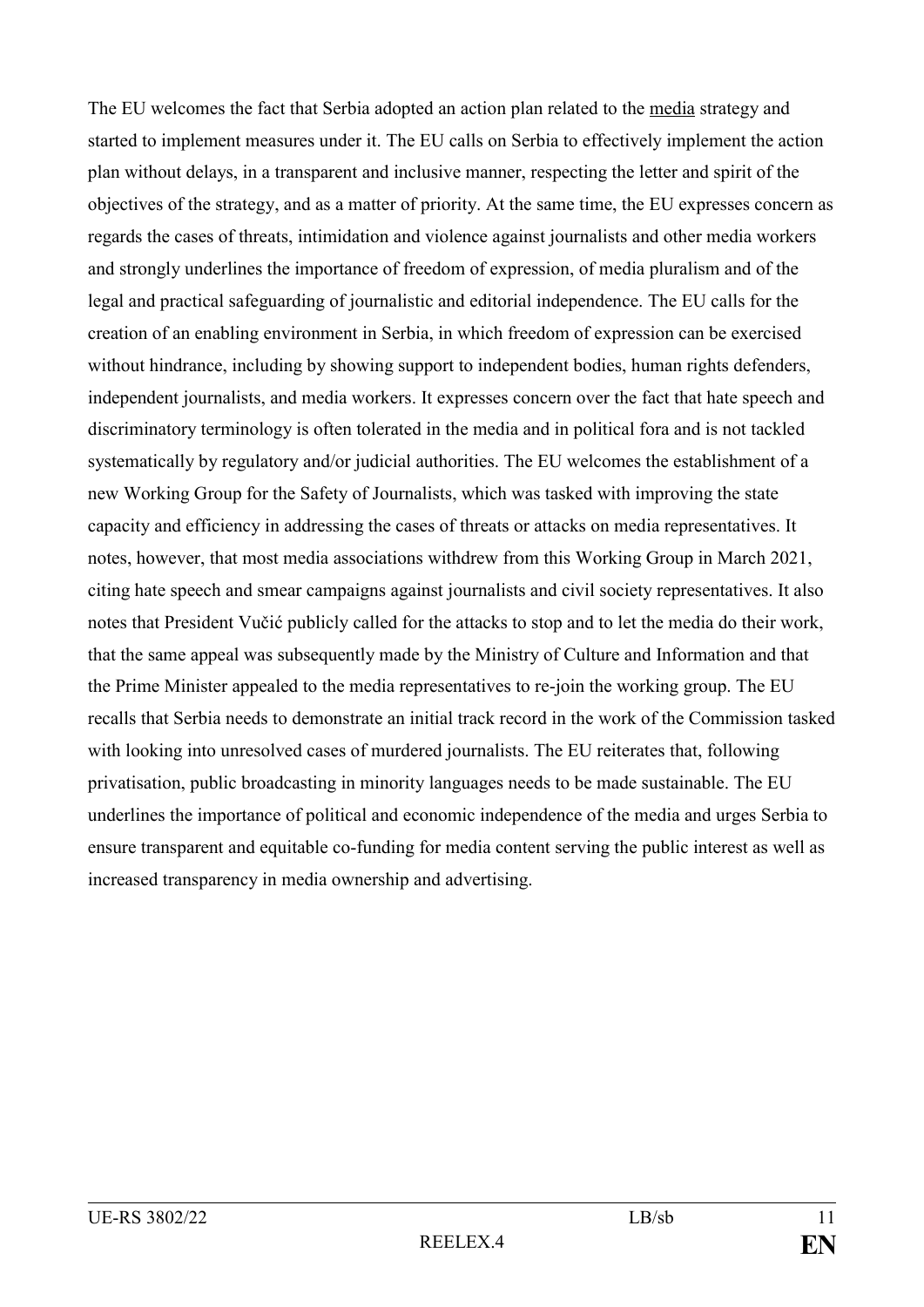The EU reiterates the importance of respect for and protection of minorities, in line with the Copenhagen criteria. The EU notes the legal and institutional framework regarding national minorities in Serbia and reiterates its call for its consistent and effective implementation across the country, in particular in the areas of education, the use of minority languages, access to media and religious services in minority languages and adequate representation in the public administration and judiciary. The EU recalls that the publication of textbooks in some minority languages for use in secondary schools remains limited. Public broadcasting services in minority languages are still not sufficient, except for some local broadcasters in Vojvodina. The EU calls on Serbia to further develop the overall environment leading to a tangible improvement in the effective exercise of the rights of persons belonging to minorities throughout the territory of the country in line with Serbia's domestic and international obligations. The EU encourages Serbia to continue to deliver concrete results in implementing its existing legal framework. The "Action Plan for the Realisation of the Rights of National Minorities" need to be implemented in its entirety, with a view to the effective and equal implementation throughout its territory of the recommendations of the Advisory Committee of the Council of Europe Framework Convention for the Protection of National Minorities. The EU recalls that the proper functioning of National Minority Councils remains important. The EU also urges the Serbian authorities to adopt a new strategy and action plan on Roma inclusion and to deliver concrete results in this area.

With regard to the fight against organised crime, the EU calls upon Serbia to increase the track record of investigations, prosecutions and final convictions, including cases of money laundering, based on systematic tracking of money flows and on the efficient use of special investigative measures to collect relevant evidence. The EU calls on Serbia to systematically increase the freezing and confiscation of criminal assets. The EU urges Serbia to adapt its approach from one based on cases to a broader strategy against organisations, and from focusing on cases of low or medium importance to high profile cases aiming at dismantling big and internationally spread organisations and depriving them from their assets.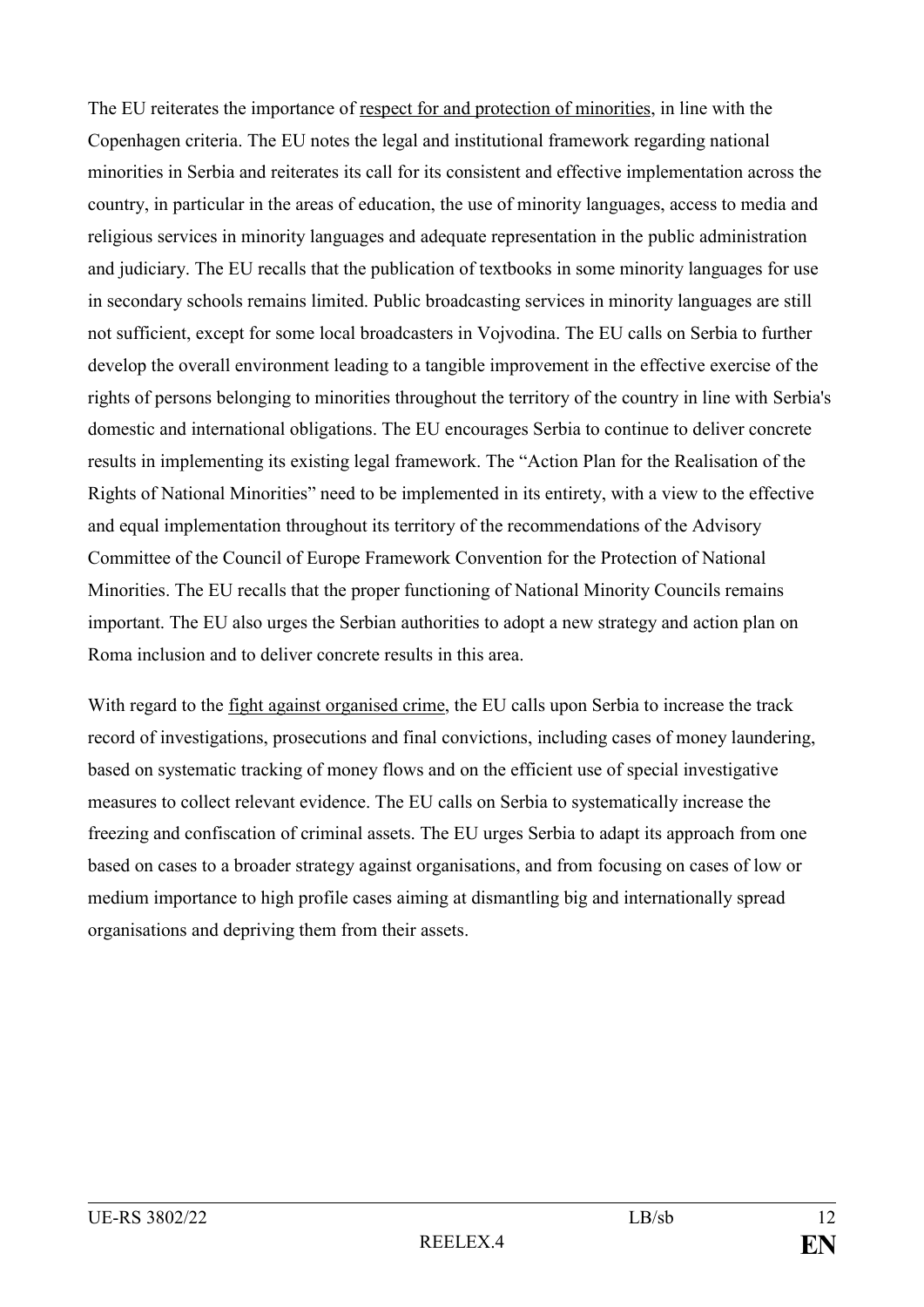The EU reiterates the importance of preventing and fighting all forms of radicalisation and violent extremism, irrespective of their political, religious or ethno-national root causes. The EU underlines, in this regard, the importance of the review of Serbia's national strategy for the prevention and fight against terrorism and related action plan. The EU urges Serbia to continue to make progress on the implementation of the Joint Action Plan on Counter Terrorism for the Western Balkans.

The EU underlines the importance of improving Serbia's track record of investigations and prosecutions for trafficking in human beings, in particular for the purpose of labour exploitation.

The EU welcomes Serbia's commitment to stepping up the fight against firearms trafficking and the proliferation of small arms and light weapons while noting continuing challenges on awareness raising and risks related to the their misuse, illicit possession, and trafficking.

In the area of migration, the EU welcomes Serbia's active and constructive role and cooperation with its neighbours and EU Member States. The EU also notes the satisfactory implementation of the EU-Serbia readmission agreement and welcomes the fact that Serbia has considerably improved its implementation of the third country national provision since 2018 and welcomes that Serbia continued to effectively carry out border control and surveillance, and efforts in detecting and preventing smuggling of migrants.

While acknowledging the practical difficulties with concluding bilateral readmission agreements with third countries, the EU underlines that the absence of such agreements is a serious obstacle for Serbia to manage returns effectively. It thus encourages Serbia to continue its efforts in negotiating readmission agreements, where feasible, and to effectively implement existing agreements, especially with countries with borders where most illegal movements occur.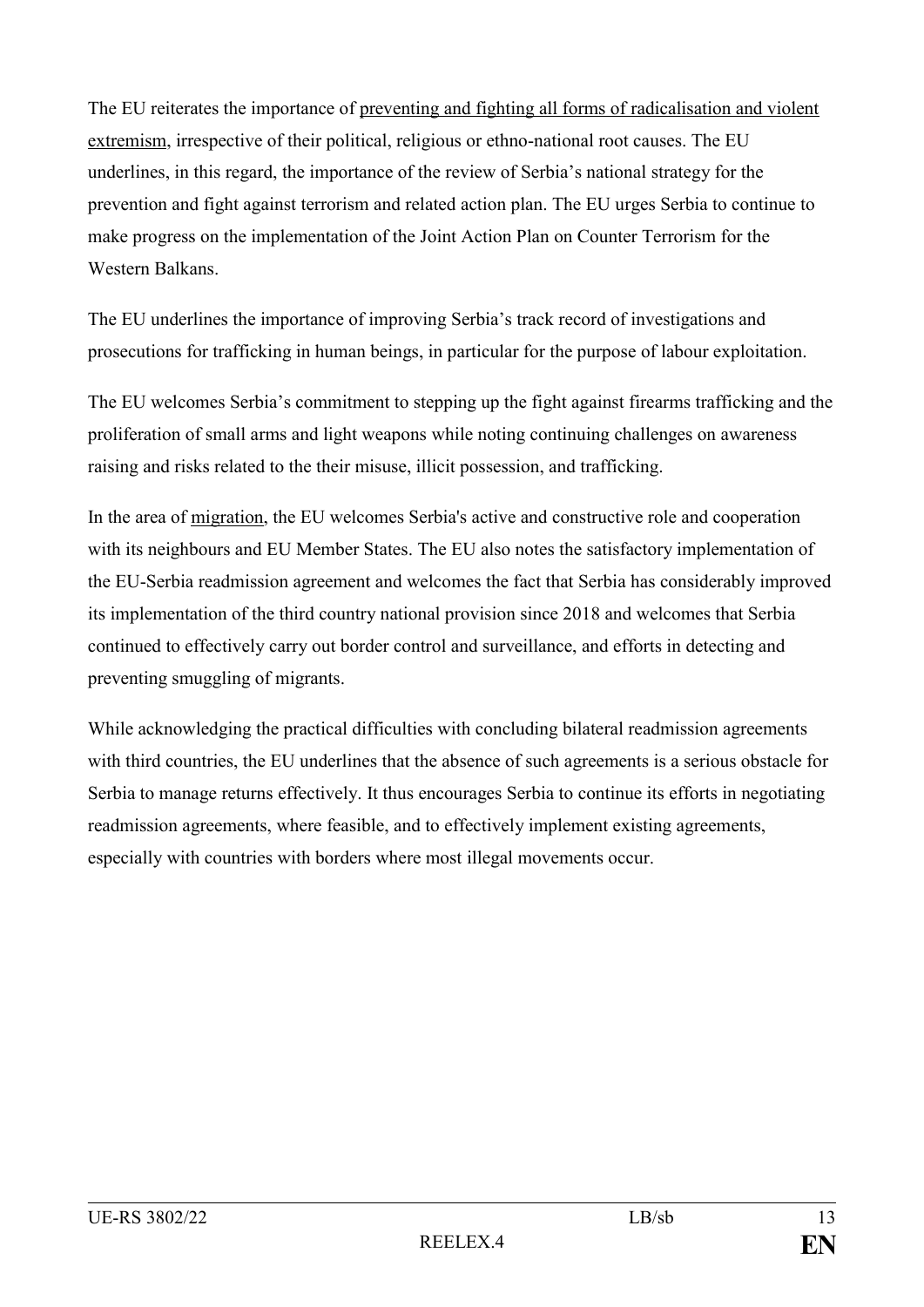The EU welcomes that Serbia's capacity for handling asylum cases continues to improve. The EU takes note that Serbia continues to provide reception conditions services to asylum seekers, and offers to the beneficiaries of international protection the possibility to exert their rights. The EU takes note that the low number of applications for asylum indicates that Serbia is still a transit country. At the same time, the EU underlines the need to improve access to the asylum procedure and the provision of information to the migrants regarding the asylum procedure, as well as access to information and legal counselling for asylum seekers at Belgrade International Airport, where the asylum border procedures, envisaged by the law on asylum, are not yet being implemented.

The EU recalls that efforts should be strengthened to properly implement all obligations arising from the visa free regime for Serbian citizens and its relevant roadmap. The EU stresses that concerns remain regarding visa-free travel to Serbia of citizens of several countries that are on the EU's negative list. The EU reiterates the need for Serbia to fulfill its commitment to align with the EU common visa policy and to take concrete steps to fully align with it and will continue to closely monitors this area under rule of law chapter 24.

The EU encourages Serbia to continue and strengthen efforts in the area of public administration reform (PAR). It welcomes the adoption of a new PAR strategy and action plan, and of a new Public Financial Management (PFM) reform programme. The EU underlines the need to continue improving policy development and coordination by ensuring a strong quality control role for the Public Policy Secretariat, allowing for the effective implementation of the law on the planning system. The EU regrets the lack of progress in phasing out the excessive number of acting senior manager posts, noting that decisions on such posts have not been taken in line with the relevant legal provisions. It reiterates the need to guarantee the neutrality and continuity of the public administration and to ensure a merit based human resources management. It also recalls the need to develop a single mechanism for prioritising all investments regardless of the type and source of financing.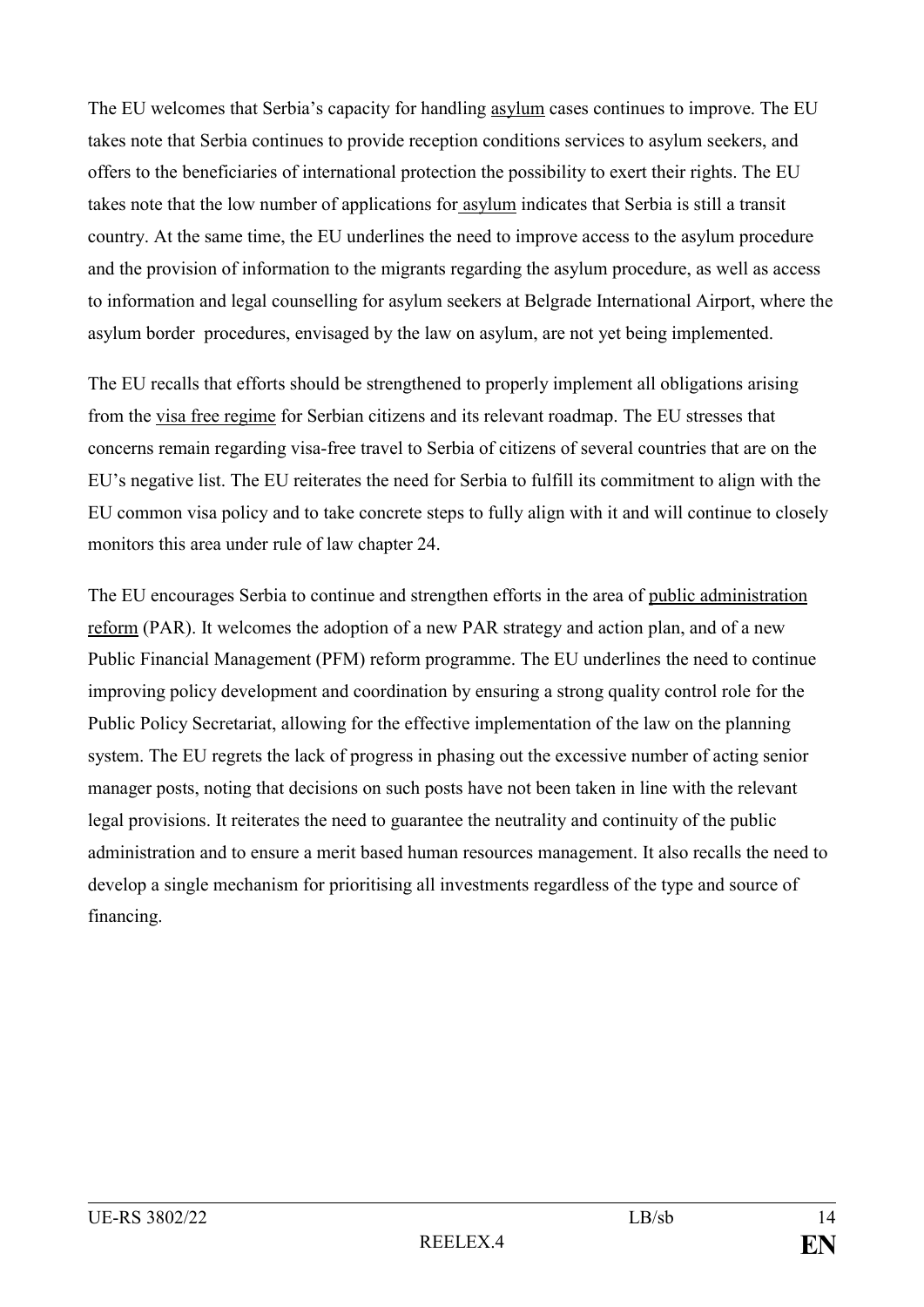The EU recalls that good neighbourly relations and regional cooperation are essential elements of the enlargement process. It encourages Serbia to contribute to stability, reconciliation and a climate conducive to addressing open bilateral issues and the legacies of the past. Overcoming the legacy of the past and addressing disputes arising from the conflicts of the 1990s is crucial. The EU further encourages Serbia to implement its commitment to resolving open issues related to missing persons and refugees, including though swift information sharing, *inter alia* via archives.

Outstanding bilateral disputes, including border disputes, and still open succession issues, must be solved as a matter of urgency, in line with international law and established principles, including through implementation of legally binding agreements, *inter alia* the Agreement on Succession Issues.

The EU commends Serbia's commitment to regional cooperation and recalls the importance of effectively including all Western Balkan partners in regional initiatives. The EU also supports the Common Regional Market that was launched by the leaders of the Western Balkans at the Sofia Summit in November 2020 and recalls that fully inclusive regional cooperation as identified in the Common Regional Market action plan will remain crucial for taking full advantage of the potential of the region and of the Economic and Investment Plan. The EU invites the Serbian political leaders to give the necessary political impulse for its implementation.

The EU acknowledges Serbia's support to other enlargement countries and neighbouring EU Member States in the context of the COVID-19 pandemic though donation of vaccines and vaccination of nationals from the region.

On the Dialogue with Pristina, the EU recalls that facilitation efforts will continue to be led by the European Union with the objective to reach a comprehensive, legally binding normalisation agreement between Kosovo and Serbia.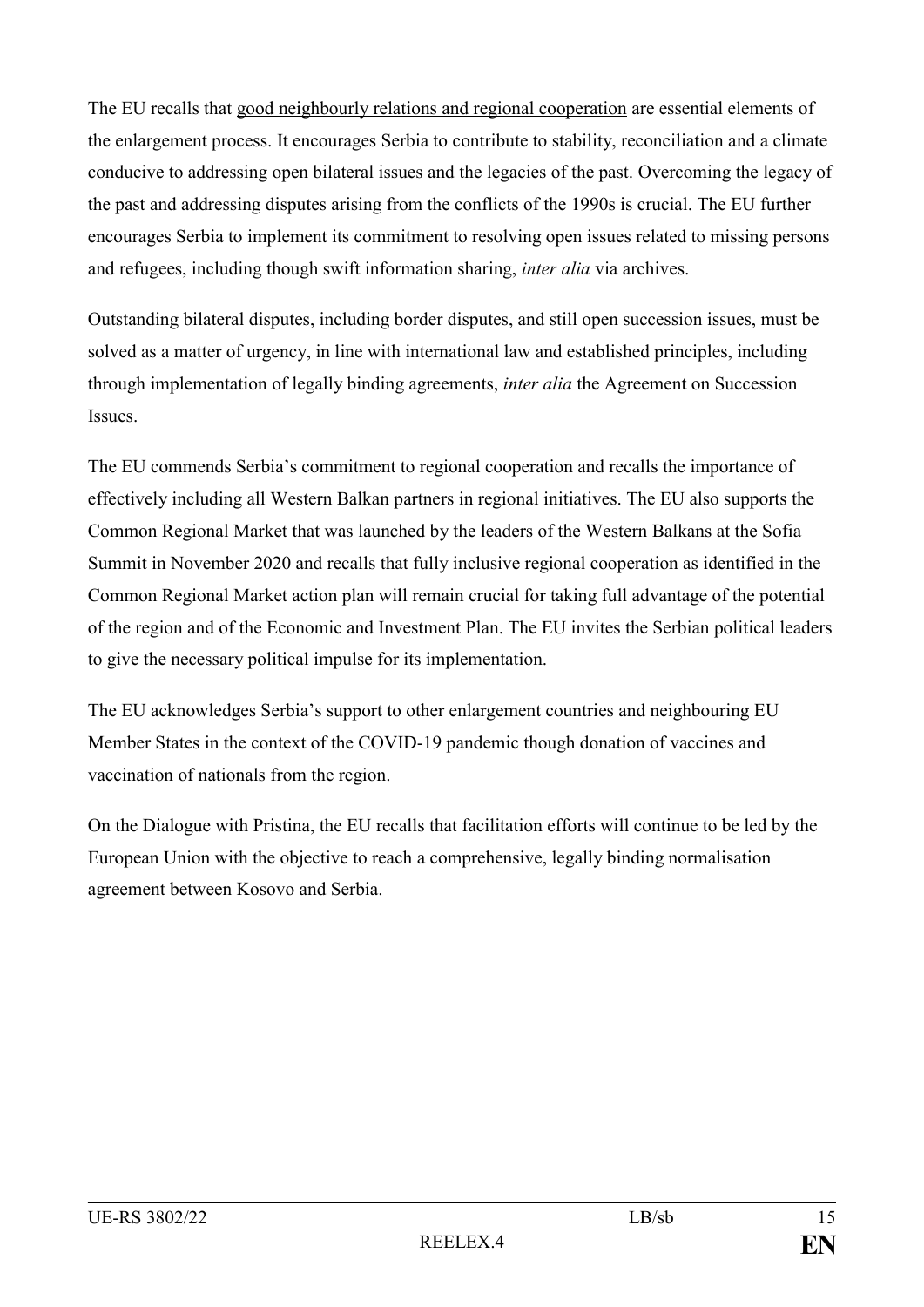In the field of foreign, security and defence policy, the EU welcomes Serbia's active participation and important contribution to EU crisis management missions and operations under the Common Security and Defence Policy (CSDP) and its preparations to contribute to civilian ones. It also welcomes Serbia's participation in the roster of the EU Battle Groups. The EU acknowledges that Serbia's alignment rate with relevant High Representative declarations on behalf of the EU and Council decisions has increased from 56% in 2020 to 64% in 2021. The EU regrets, however, that the overall alignment rate remains low for a negotiating country and a number of Serbia's actions went contrary to EU positions on foreign policy. The EU reiterates the need for Serbia to fulfil its commitment and step up its efforts in progressively aligning with the EU Common Foreign and Security Policy (CFSP), in line with the Negotiating Framework, and to continue to improve its current record as a matter of priority in a sustainable and tangible way. . The EU welcomes regular CFSP/CSDP dialogues with Serbia. The EU encourages Serbia to implement its national security and defence strategies and the related action plans, in a manner fully reflecting Serbia's EU orientation in these areas.

# *Economic criteria*

The EU notes the continuous progress made towards establishing a functioning market economy. It commends the strong pre-crisis momentum with fiscal space created prior to the COVID-19 crisis and the sizeable and timely fiscal and monetary support measures taken by the Government and the National Bank of Serbia to mitigate the impact of the crisis. In combination with the sectoral structure of the economy and the relatively short period of strict containment measures, only a mild contraction of the economy took place in 2020. A strong rebound has been noted in the first half of 2021.

The EU commends that the current account deficit continue to be fully covered by Foreign Direct Investment inflows and that banking sector stability has been preserved throughout the crisis. The EU welcomes that there has been progress with tax administration reforms and the privatisation of state-owned banks.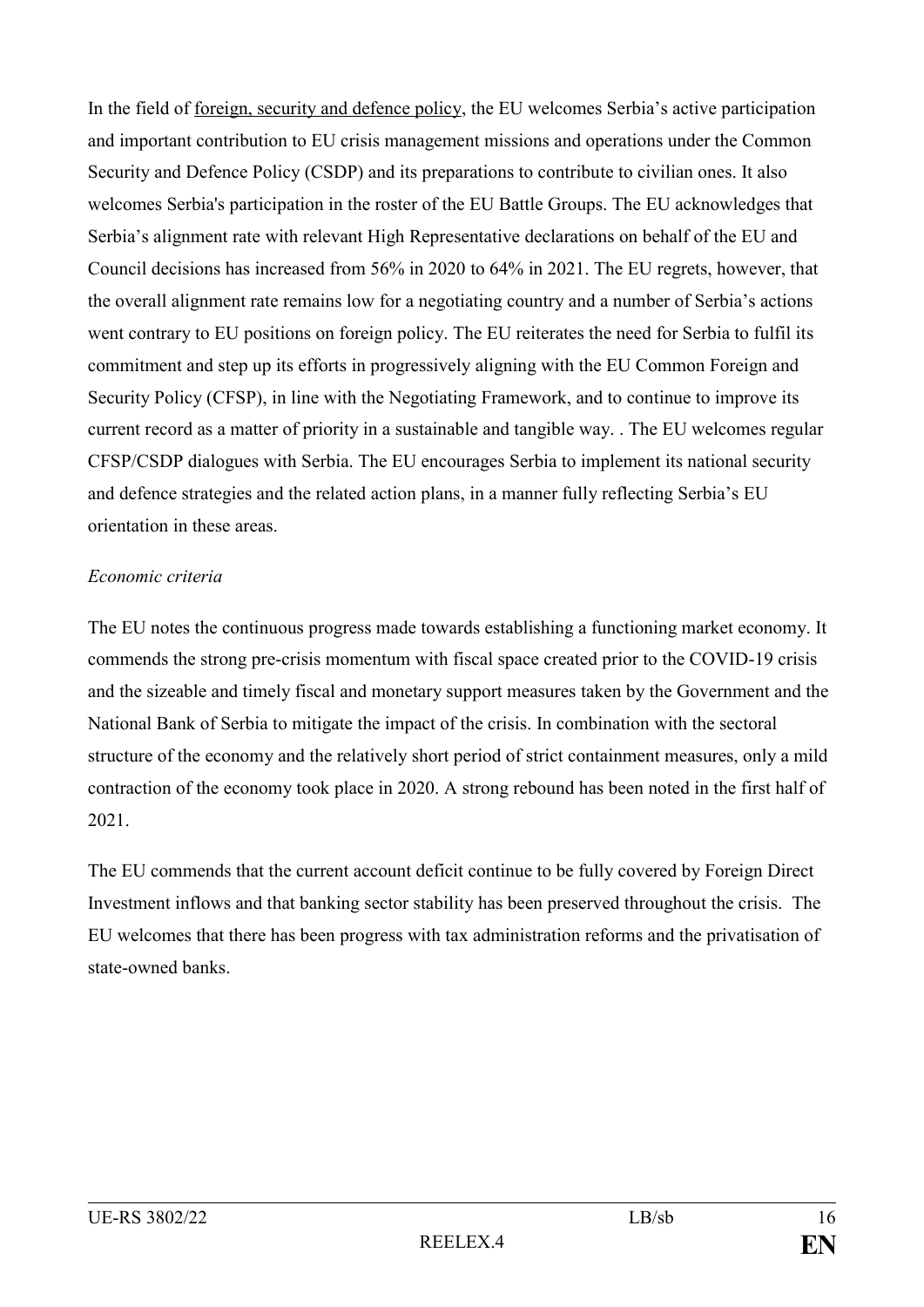The EU looks forward to further progress in public administration reform, increased transparency and finalisation of the restructuring of state-owned enterprises, reduction of the grey economy and increased VAT collection through improvements of the tax control process, improvements in the public sector wage system and strengthened fiscal rules to anchor fiscal policy.

The EU welcomes that the business environment continues to improve. The EU underlines that further efforts are needed. In particular, the institutional and regulatory environment is still challenging. Business-related legislation is still being adopted without giving businesses sufficient time for consultation or adaption to changes. Despite a solid legal framework on public procurement and on state aid control, implementation of these policies remains weak. Moreover, the business environment remains hampered by red tape, political interference and limited public administration efficiency.

The EU welcomes Serbia's adoption of its Economic Reform Programme in January 2021 and is looking forward to the new programme in January 2022. The EU stresses the importance for Serbia to ensure full and timely implementation of the joint policy recommendations that were adopted at the Economic and Financial Dialogue between the EU and the Western Balkans and Turkey in July 2021. The EU furthermore compliments Serbia on the transparent public consultation process with all relevant stakeholders on the country's Economic Reform Programme (ERP), in particular on the structural reforms. The EU notes Serbia's infrastructure development efforts to provide improved connectivity between the Western Balkans and the EU.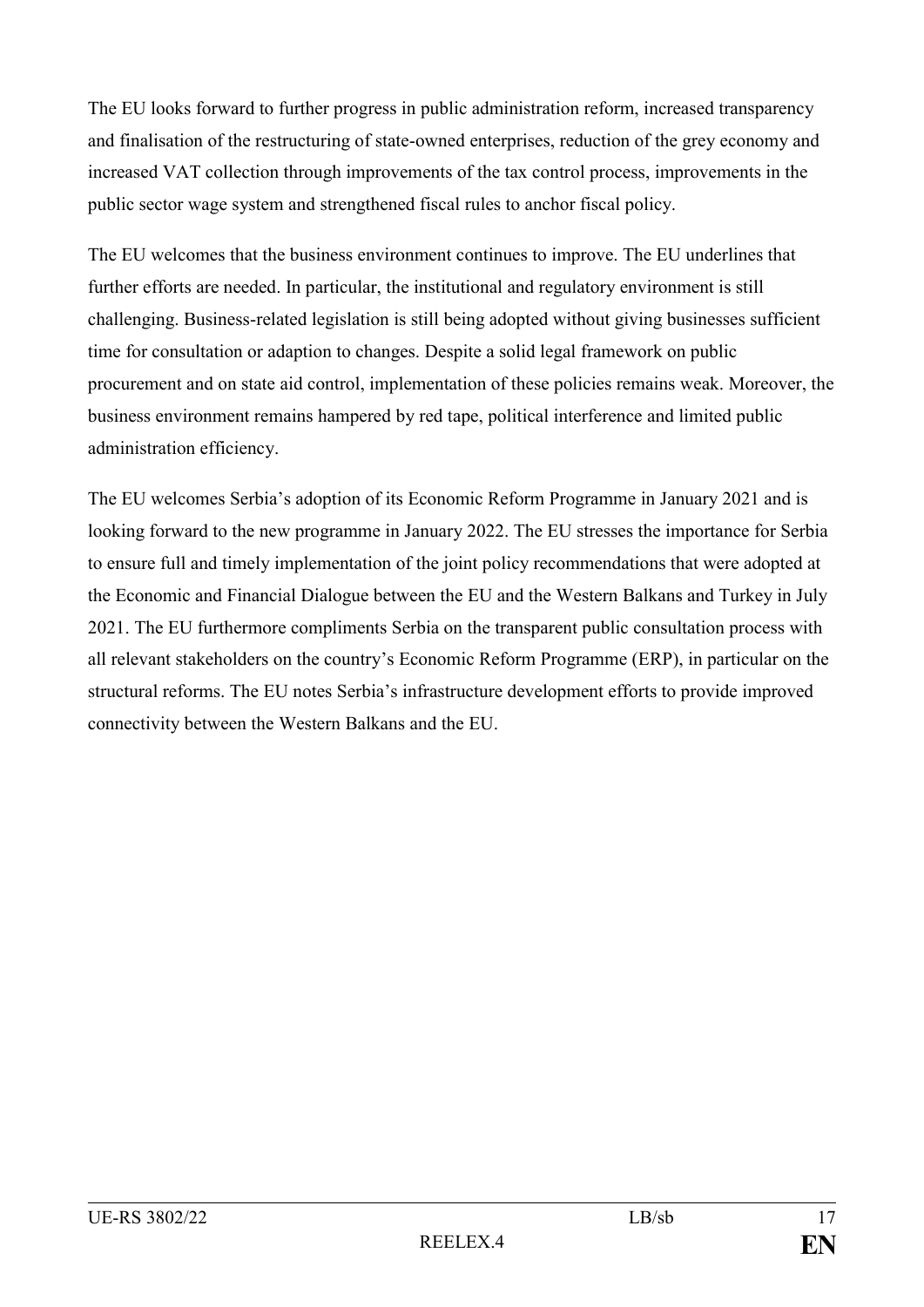# EU *Acquis*

The EU welcomes the progress made by Serbia in aligning its legislation with the EU *acquis*.

The EU notes that Serbia continued to make progress related to the internal market.

In the area of free movement of goods, the EU notes Serbia's efforts in finalising an action plan to ensure compliance with Articles 34-36 of the Treaty on the Functioning of the EU (TFEU) and the strategy and action plan for the alignment with the EU *acquis* in this chapter. The EU notes Serbia's efforts to remove 'transitional provisions' related to the Serbian conformity mark. The EU underlines that such 'transitional provisions' with regard to the Serbian conformity mark and the requirement for affixing Serbian certificates of conformity after accession to the EU are not compliant with the EU *acquis* and need to be removed from all legislation procedures and standards in Serbia; they should not be re-introduced.

In the area of free movement of capital, the EU notes that Serbia retains a number of capital restrictions on grounds of public policy and macro-fiscal stability. The EU underlines that these restrictions must be justified, targeted and proportional. The EU calls on Serbia to abolish the discrimination between EU and Serbian citizens as regards the acquisition of agricultural land, which does not comply with the SAA. The EU notes that Serbia remains subject to MONEYVAL's enhanced follow-up procedure with regard to preventing money laundering and terrorism financing following the removal from the Financial Action Task Force (FATF) list of countries with strategic deficiencies in this area in June 2019. The EU encourages Serbia to continue making progress in this are and to demonstrate, through a track record, the effectiveness of the system.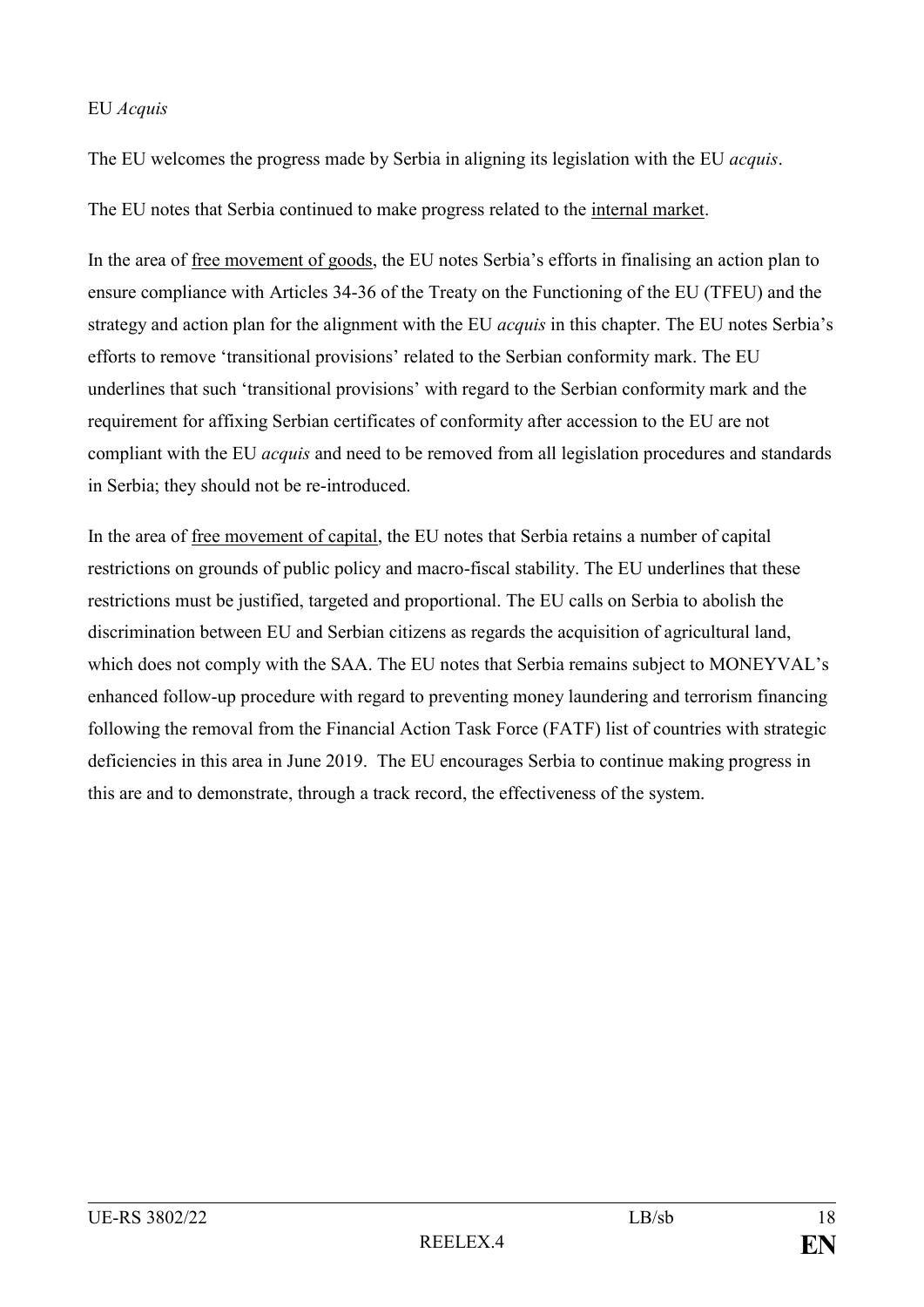As regards public procurement, the EU welcomes the strengthening of administrative capacities of the public procurement office. The EU however reiterates its concern about the law on special procedures for linear infrastructure projects, as it has the potential to seriously undermine the effective implementation of the law on public procurement which largely aligned Serbia's legislation in this field with the EU *acquis* It could also increase the risk for corruption. The EU emphasises the importance to ensure a fair and transparent public procurement system, which provides value for money, competition, and strong safeguards against corruption and the need for Serbia to ensure that projects financed from public funds are subject to public procurement procedures in line with national legislation and the EU *acquis*.

In the field of intellectual property rights, the EU welcomes the adoption of the law on trade secrets in May 2021 and encourages Serbia to continue alignment and to focus on property rights enforcement.

As regards competition and state aid policy, the EU notes that no progress took place on the preparation of the new law on protection of competition. The capacity and specialisation of the judiciary to deal with complex state aid and competition cases still needs to be reinforced. The EU reiterates the importance of aligning the existing aid schemes, in particular the fiscal schemes, with the EU *acquis* and Serbia's obligations under the SAA. The EU furthermore invites Serbia to finalise the regional aid map, as provided for under the SAA, as well as an inventory of existing state aid schemes. The EU stresses the importance of aligning the law on multilateral interchange fees and special operating rules for card-based payment transactions with the *acquis* and SAA obligations. Finally, the EU urges Serbia to strengthen the implementation of the law on state aid and recalls that the Commission for State Aid Control should closely monitor the implementation of state aid rules in intergovernmental agreements.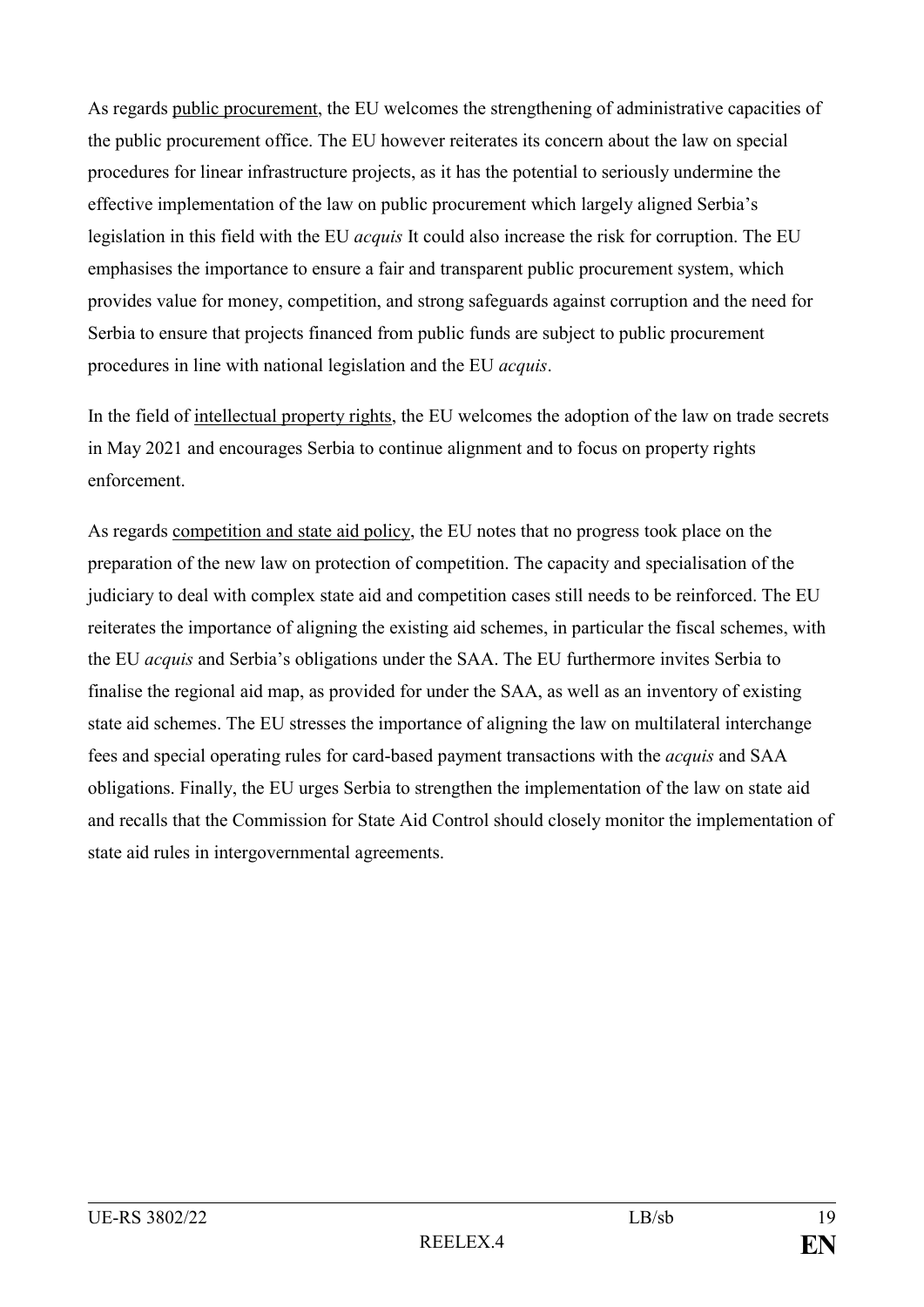As regards information society and media, the EU notes the steps Serbia took concerning digitalisation in the area of e-government and the alignment with the EU digital single market objective, along with initiatives on the development of ultra-fast broadband infrastructure in rural areas and support to digitalisation of schools. The EU encourages Serbia to ensure full financial and operational independence of the regulators for electronic communication and postal services (RATEL) and for electronic media (REM) in full alignment with the EU *acquis* and boost their capacity to work proactively. The EU encourages Serbia to align its electronic communications legislation with the updated EU regulatory framework, including the new European Electronic Communications Code such that Serbia complies with the SAA.

On agriculture and rural development, the EU notes that Serbia is now implementing four measures under the IPARD II Programme (Instrument for Pre-accession Assistance for Rural Development). The EU stresses the importance of speeding up the processing of applications received for the measures already entrusted under the IPARD II programme to avoid loss of EU funds and recognises that a new Action Plan for the improvement of absorption of IPARD funds is being followed to this effect. The EU acknowledges that Serbia has submitted its IPARD III Programme for the period 2021-2027. The EU encourages Serbia to progress with the implementation of the Action Plan for EU *acquis* alignment in agriculture and rural development.

In the area of food safety, veterinary and phytosanitary policy, the EU takes note of Serbia´s preparatory work for the development of the strategy for alignment with the EU *acquis* in this policy area. The EU encourages Serbia to finalise this strategy and the necessary framework legislation to meet the opening benchmarks in this chapter. In this respect, the EU stresses the importance of aligning Serbian legislation on GMO (Genetically Modified Organisms) with the EU *acquis*.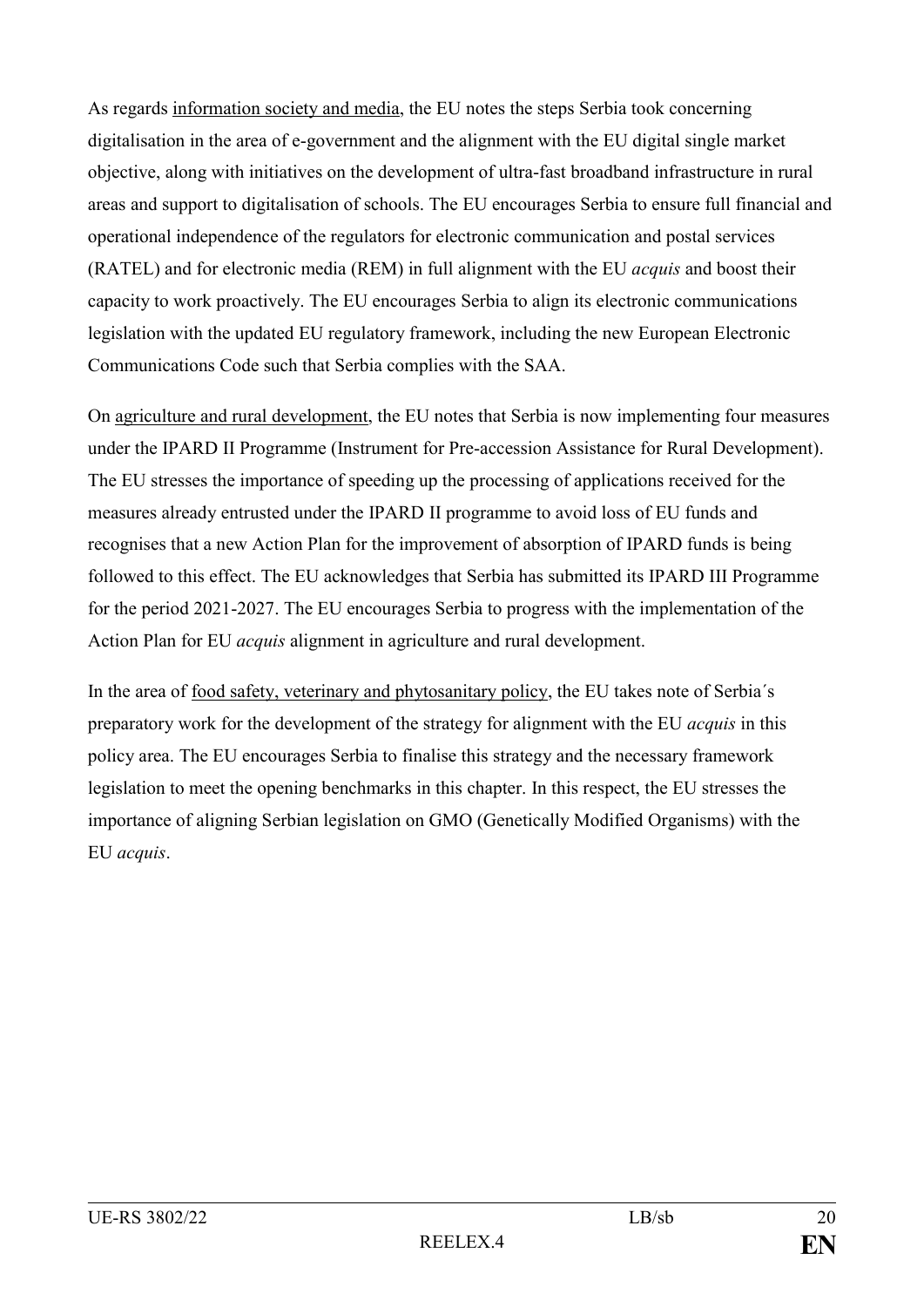In the field of fisheries, the EU notes Serbia's efforts in finalising an action plan that will ensure full compliance with the requirements of the EU *acquis* by the date of accession, in particular regarding organisation of the markets, aquaculture, data collection and control measures against illegal, unreported and unregulated fishing.

In the transport sector, the EU encourages Serbia to continue making progress in aligning with the EU *acquis*. The EU welcomes Serbia's further alignment on road safety and railway reform. The EU welcomes Serbia's active participation in the Transport Community. It encourages Serbia to accelerate work on its strategic framework for the transport sector and on improving cross border procedures, rail and road maintenance as well as the deployment of Intelligent Transport Systems. The EU encourages Serbia to continue aligning its legislation with EU inland waterway transport *acquis* including on interoperability and safety and technical standards. Public investments in transport infrastructure should be prioritised in line with the EU's sustainable and smart mobility strategy. The EU urges Serbia to base investment decisions on feasibility studies conducted in accordance with EU best practises and to apply transparent procurement procedures.

As regards energy, the EU welcomes steps undertaken by Serbia towards a green energy transition, including by introducing an auction-based system for renewable energy and adopting a new law on energy efficiency. The EU underlines the importance of an effective institutional set-up to manage investments into energy efficiency. The EU takes note of Serbia's work on an integrated national energy and climate plan and encourages Serbia to set ambitious targets for reducing CO2 emissions and increasing the share of renewables and energy savings. As regards the internal energy market, the EU welcomes the adoption of an action plan for full unbundling in the gas sector and first steps to implement it. The EU urges Serbia to fully implement its plan according to schedule, and finalise unbundling and enable third party access to its gas network infrastructure. The EU commends Serbia's progress on the preparation for the Bulgaria-Serbia gas interconnector and stresses the need to develop further Serbia's gas and electricity interconnections with all its neighbours including to ensure seamless European North-South electricity transmission. As regards nuclear energy, the EU encourages Serbia to continue efforts to align with the acquis in the areas of nuclear safety, radioactive waste management and radiation protection.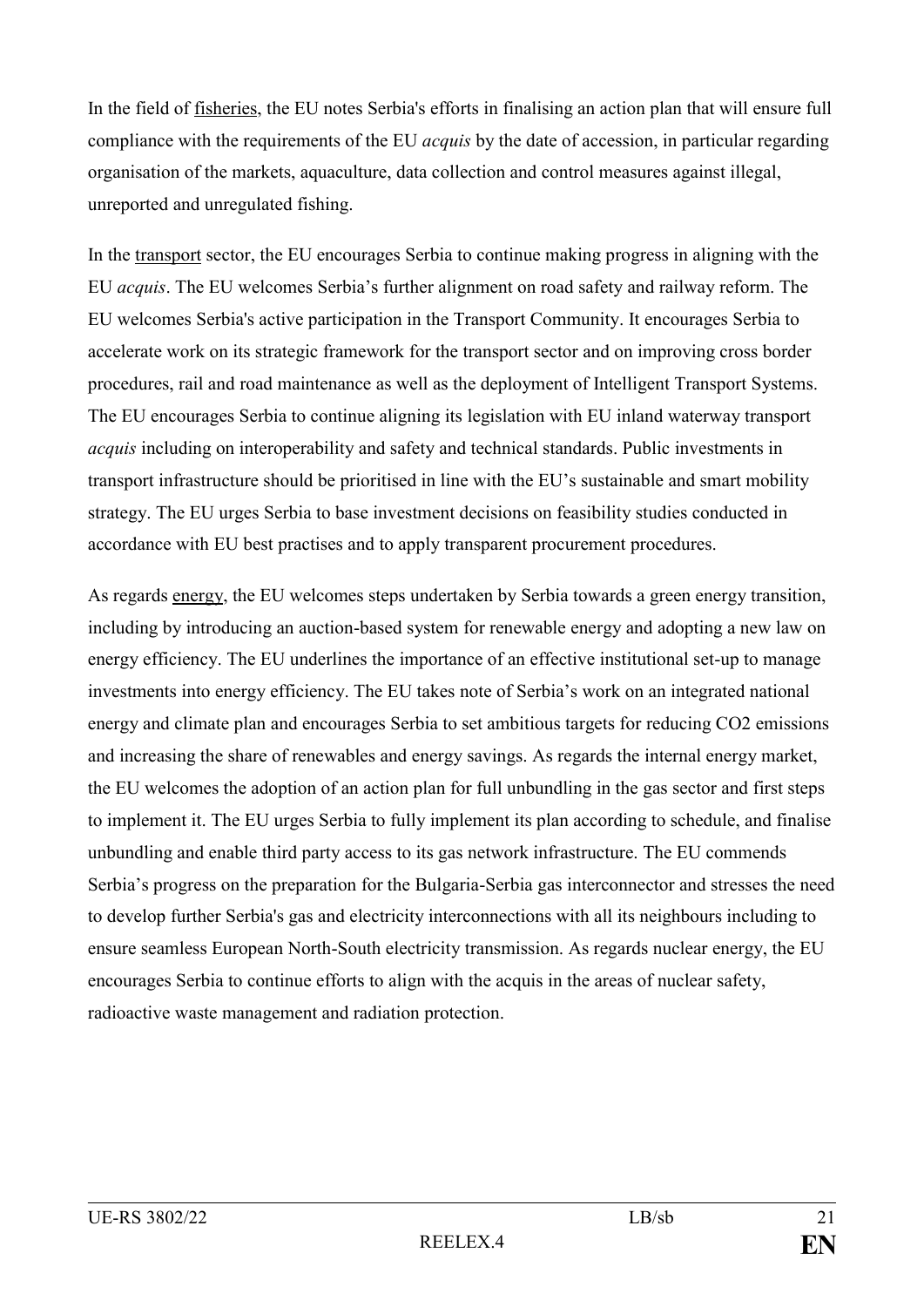As regards customs and taxation, the EU commends the progress made with the amendment of the law on excise duties removing a long-standing discrimination in the taxation of imported alcohol, and in the implementation of the programme of transformation of the Tax Administration. It encourages Serbia to continue its efforts concerning IT interoperability with EU customs IT system, with the implementation of the tax administration reform programme to further simplify tax procedures and combat the informal economy, to make progress towards legislative alignment in the area of VAT, excise duties and direct taxation, and to ensure sufficient human and IT resources to this end.

In the area of statistics, the EU commends the progress made in preparing the methodology and the technical specifications for the next population and housing census, as well as the continued improvements in the submission of statistical data to Eurostat and the compilation of macroeconomic statistics in line with the European System of Accounts (ESA) 2010. The EU encourages Serbia to carry out the population and housing census in 2022, continue preparations for the agricultural census, and to adopt the new statistical law to increase the institutional independence of the statistical office.

Regarding trade, the EU welcomes the progress made on implementing the Central European Free Trade Agreement (CEFTA) Additional Protocols 5 and 6. The EU encourages Serbia to conclude the implementation of these and to implement other actions within CEFTA and the Common Regional Market. The EU recalls the importance of finalising the law on trade of GMOs and subsequently complete the World Trade Organisation (WTO) accession process. Finally, the EU stresses the need to further strengthen the administrative capacity in the Ministry of Trade, Tourism and Telecommunications.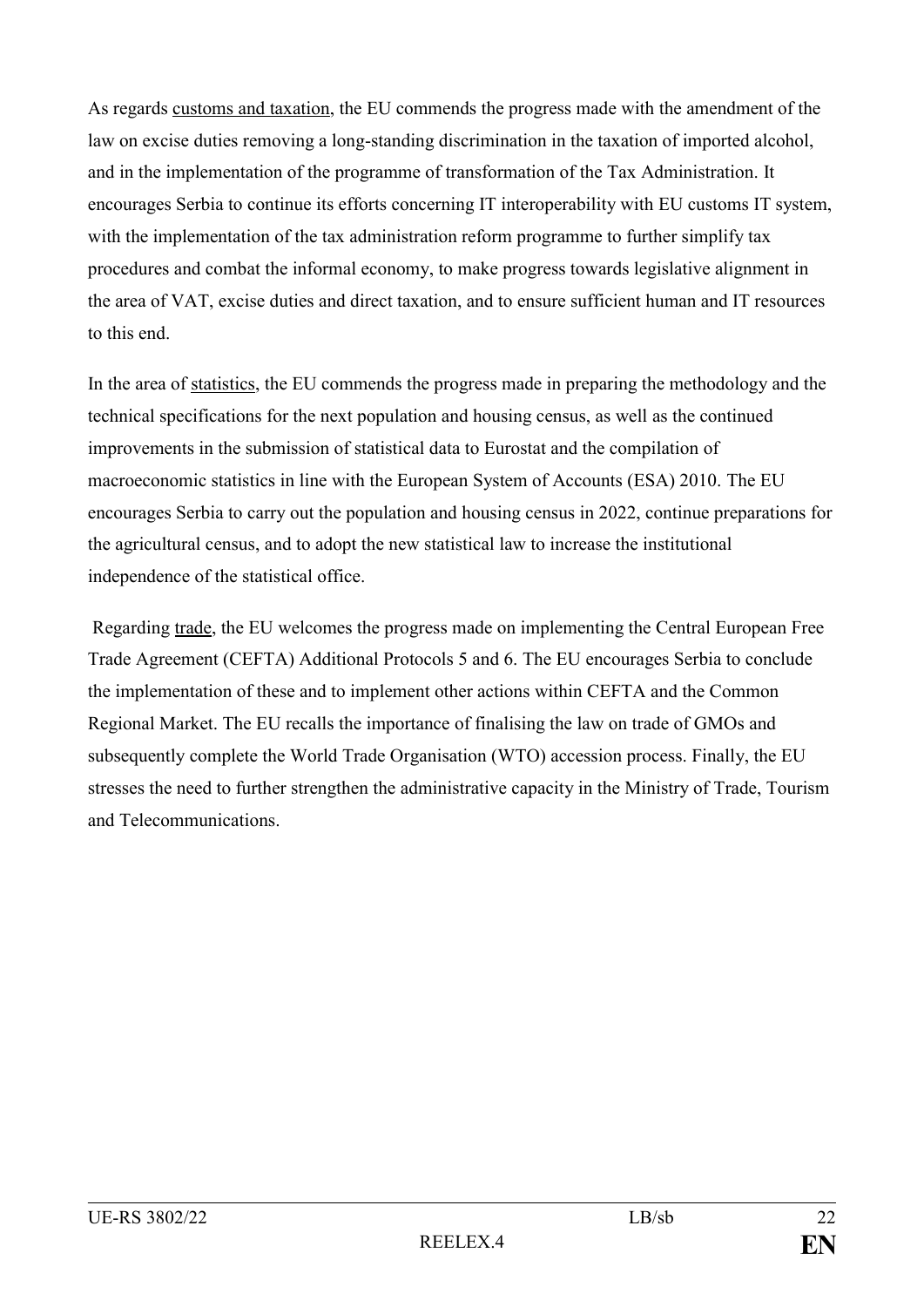In the area of social policy and employment, the EU recalls the need to ensure adequate financial and institutional resources for employment and social policies to more systematically target the young, women and long-term unemployed and to improve the adequacy of social benefits for people below the poverty threshold. The EU welcomes the commitment by Serbia to establish a Youth Guarantee scheme and encourages Serbia to prepare a Youth Guarantee Implementation Plan by June 2022. The EU encourages Serbia to ensure timely and broad consultation of stakeholders on proposals of legislation and strategies, in line with the country's legislation. The consultation process with the social partners needs to be further strengthened in order to ensure a functioning tripartite dialogue. The EU acknowledges Serbia's commitment to the Economic Reform Programme, which includes an important area of employment and social policies, and stresses the importance of implementing the joint policy guidance adopted in July 2021.

As regards enterprise and industrial policy, the EU welcomes Serbia's adoption of the action plan for the strategy for industrial development 2021-2030 and is looking forward to its implementation. The EU invites Serbia to ensure more predictable and transparent implementation of its industrial and small and medium enterprises (SME) support measures and to adopt a new SME and entrepreneurship policy strategy.

The EU recalls the importance of continuing to prioritise investment in research and innovation, by both the public and private sector, and encourages Serbia to transpose the European research infrastructure consortium (ERIC) Regulation into national law.

The EU encourages Serbia to make continued efforts to reform the education sector, in particular by stepping up the teacher training.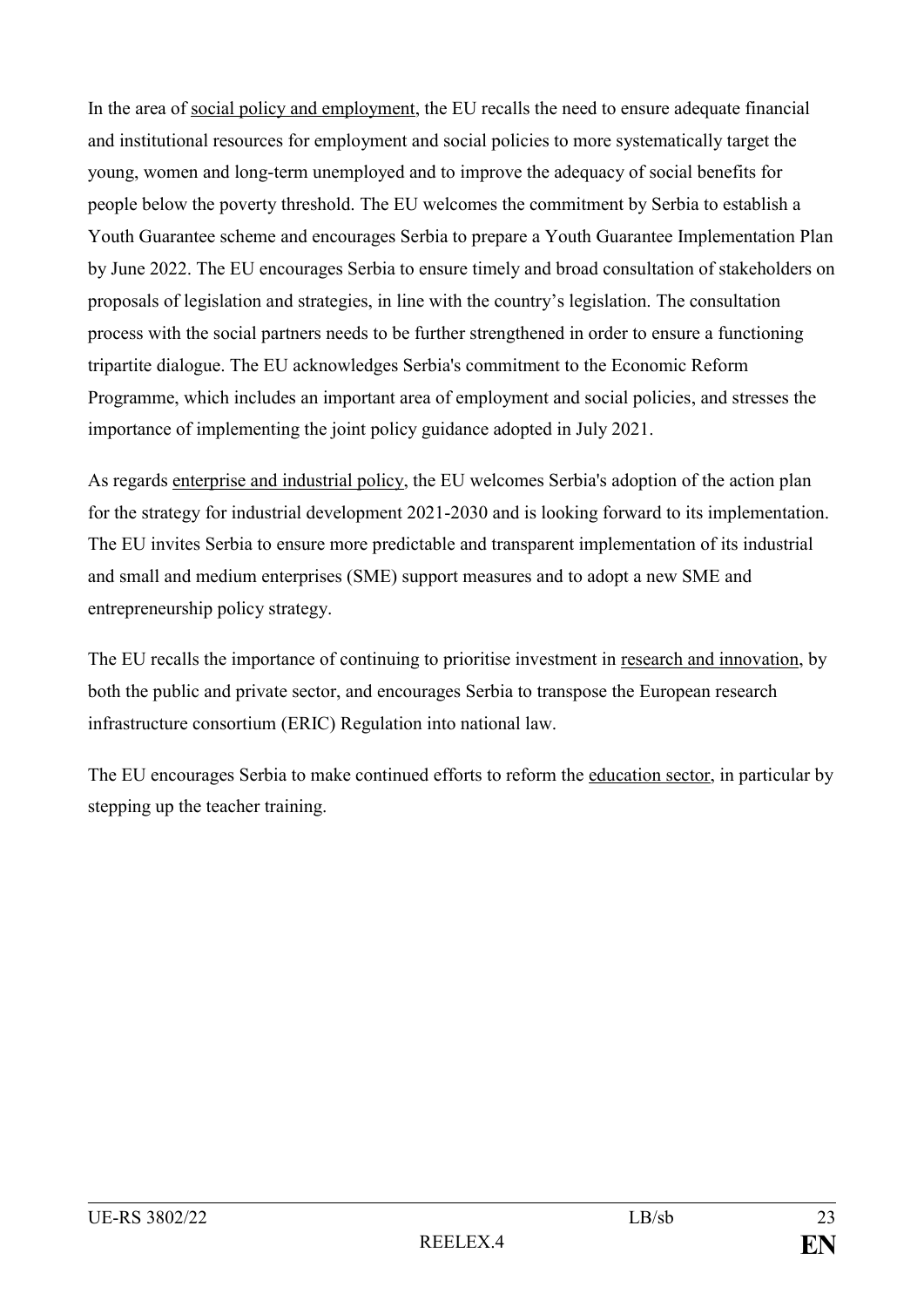Regarding environment and climate change, the EU encourages Serbia to continue making progress in aligning with the EU *acquis* and welcomes Serbia's substantial increase in investments into environmental protection. This needs to go hand in hand with the full operationalisation of the Green Fund as a sustainable financing and implementing mechanism and the further improving of strategic investment planning and management including transparency of procedures. The EU calls on Serbia to fully apply the 'polluter pays' principle. The EU encourages Serbia to increase administrative and financial capacity across the board, in particular in the environmental protection agency and environmental inspectorates, and to strengthen inter-institutional coordination. The EU expresses the need for Serbia to improve the quality of public consultations on environmental issues, including on large-scale investment projects. The EU underlines the importance of close consultations and cooperation with neighbours on projects with potential trans-boundary environmental impact.

While the EU notes gradual improvement of Serbia's air quality monitoring networks, it strongly encourages Serbia to take all necessary measures to prevent further air pollution. The EU recommends to Serbia to adopt the EU air quality index as soon as possible. The EU underlines the importance for Serbia to step up efforts on waste reduction, separation and recycling, together with the closing of non-compliant landfills, and to considerably advance work on river basin management, biodiversity and nature protection, including preparations for Natura 2000. The EU underlines the importance of compliance with water quality standards and the need for Serbia to step up its efforts on alignment, implementation and enforcement of EU water *acquis*.

As regards climate change, the EU welcomes the adoption of a new climate law. The EU looks forward to Serbia developing an ambitious national energy and climate plan, which is consistent with the EU's climate neutrality target and the Green Agenda for the Western Balkans. The EU encourages Serbia to set a coal phase out date as an efficient means to reach climate neutrality. In view of Serbia's future low carbon development, the EU also encourages Serbia to do more to integrate climate action in other sectorial policies and to increase administrative capacity.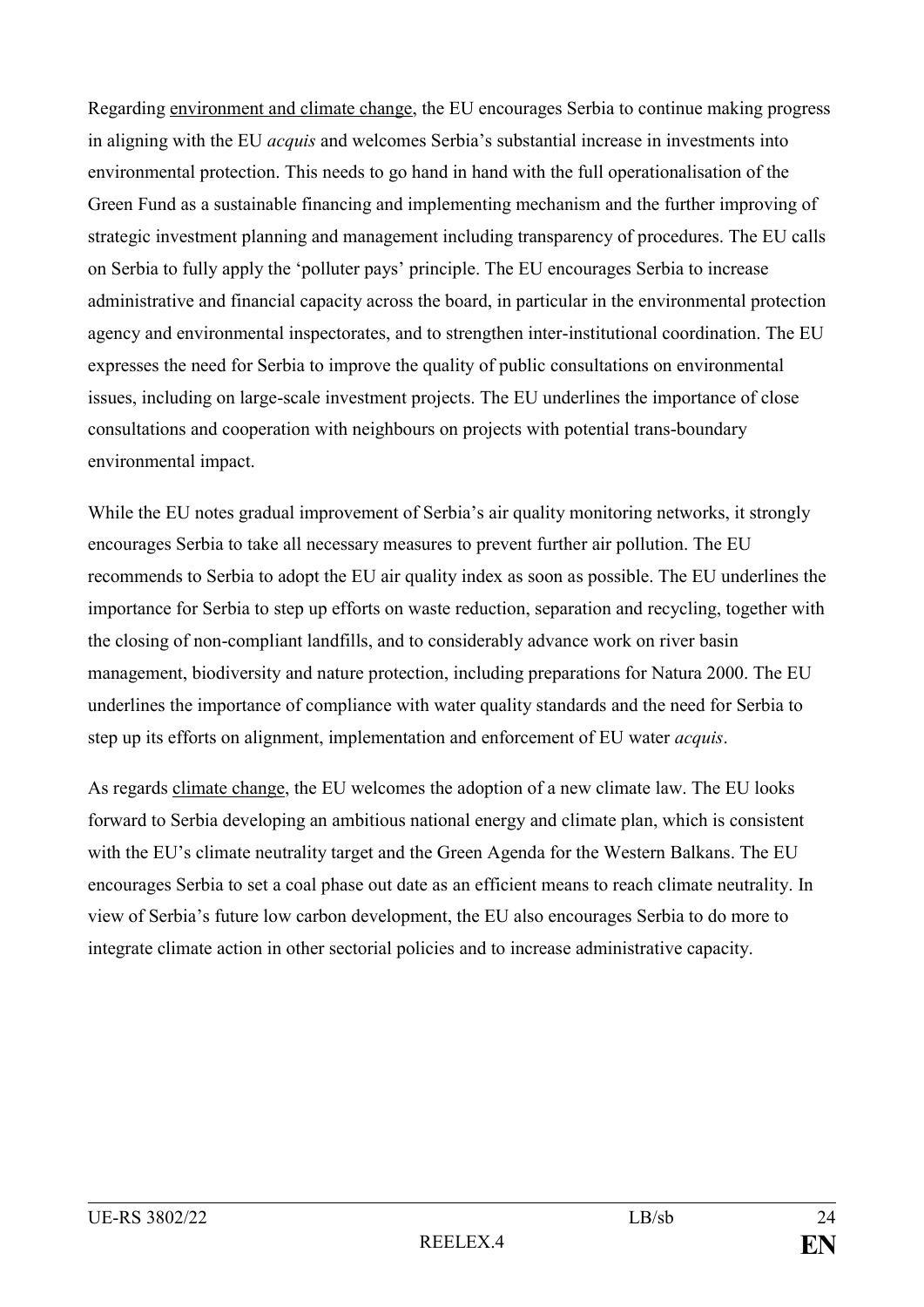As regards consumer protection, the EU encourages Serbia to adopt the amended law on consumer protection aiming at further alignment with the EU *acquis*. The EU encourages Serbia to strengthen the administrative capacity for consumer protection, market surveillance and sanitary inspection.

As regards health protection, the EU encourages Serbia to make progress in the alignment of its legislation with the EU *acquis*, notably on tobacco control, substances of human origin and medicinal products, cross-border healthcare and communicable diseases. The EU invites Serbia to strengthen the overall administrative capacity and financial sustainability of the public health system. On COVID-19, the EU commends Serbia for its continued cooperation with the EU through its observer status membership of the EU Health Security Committee. The EU recalls its continued support to help Serbia tackle the pandemic, notably, the allocation of EUR 78.4 million to Serbia for socioeconomic recovery and EUR 15 million for immediate needs such as medical equipment, support to vulnerable groups in society, and exceptionally, the hiring of 200 extra medical workers to alleviate the pressure on medical personnel. In addition, almost EUR 12 million has been allocated to Serbia as part of the EU Solidarity Fund. The EU provided a grant of over EUR 27 million to Serbia so it could purchase vaccines from EU Member States, as well as equipment related to the ongoing vaccination campaign. Serbia can also benefit from a EUR 7 million regional EU project implemented by the World Health Organization, to support safe and effective vaccination in the Western Balkans. The EU recalls its support for Serbia also via the European Centre for Disease Prevention and Control (ECDC) that shares all its COVID-19 related guidance and assessments with Serbia. Serbia also joined the European COVID-19 Surveillance Network, reporting COVID-19 data to the European Surveillance System (TESSy). The EU notes that it also allowed Serbia to join the EU joint procurement agreement to procure medical countermeasures. The EU takes note that Serbia has become a regional vaccination hub and has donated around 600 000 vaccines to other countries in the Western Balkans and that it has also vaccinated thousands of foreign nationals, mainly from within this same region. The EU welcomes Serbia's interest and successful work to join the EU Digital COVID Certificate system facilitating safe travel between Serbia and the EU during this pandemic crisis.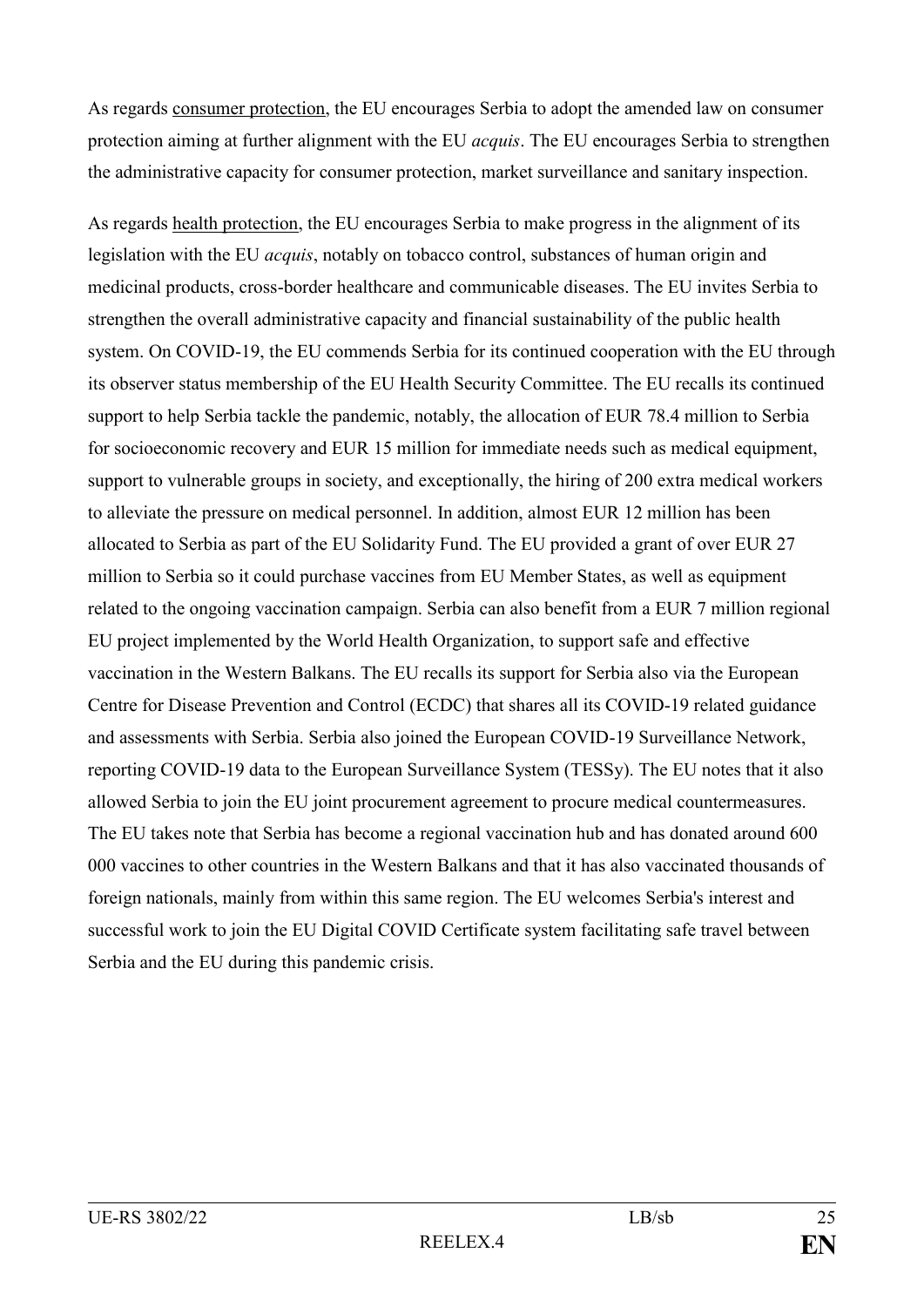The EU welcomes the fact that public internal financial control (PIFC) is now comprehensively covered as a separate pillar embedded in the PFM reform programme, and that relevant guidelines were updated. It underlines that additional efforts are needed to embed managerial accountability in the administrative culture, and that high-level political support remains critical for the required shift to performance management and implementation of PIFC reforms in the entire public sector.

# *Pre-accession Assistance*

The EU calls for an even closer cooperation with the national authorities in programming and implementation of EU funds in Serbia in particular in the area of fundamentals such as rule of law while making use of all available implementation modalities, including sector budget support. The EU underlines that assistance will be provided to meet the strategic priorities set out in the IPA III Programming Framework and Economic Investment Plan, in line with the objectives of the enlargement policy.

The EU calls on Serbia to accelerate the implementation of all EU funds, in particular the programmes entrusted to Serbia under indirect management. Relevant measures should include addressing the staffing gaps in the concerned operating structures, reducing staff turn-over in the indirect management system, as well as enhancing the monitoring and control system. The EU highlights that under IPA III, implementation of EU funds under indirect management with the beneficiary country will be used mainly as a tool to prepare for efficient management structural funds upon accession. In view of speeding up implementation of IPA III, the EU recalls the need for Serbia to establish relevant and mature pipeline of IPA III project, in particular those addressing the priorities of the Economic and Investment Plan. Twinning and cooperation with the EU Member States remains an important technical assistance tool for strengthening the administrative and judicial capacity to adopt and implement EU legislation.